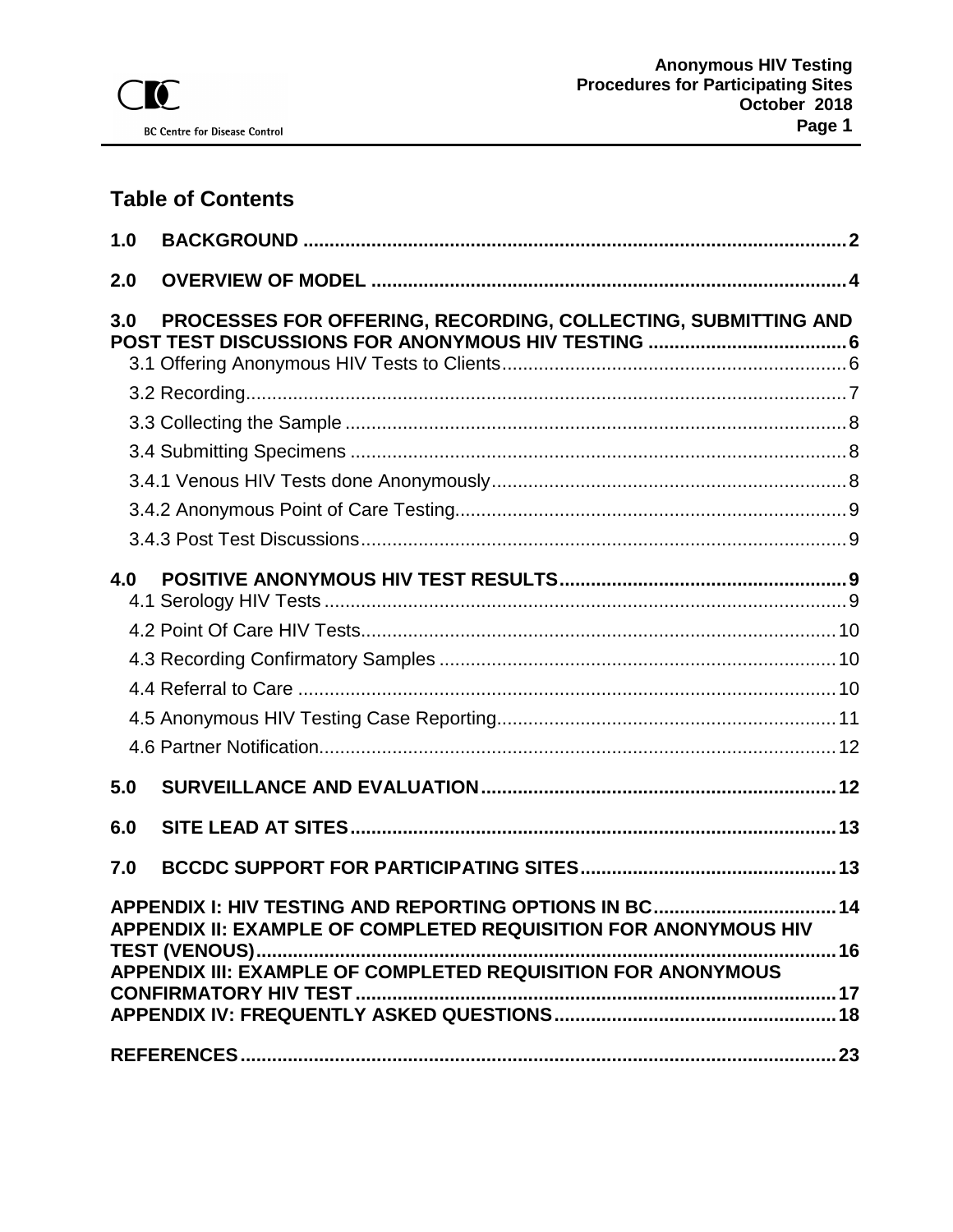## <span id="page-1-0"></span>**1.0 BACKGROUND**

HIV has been a reportable disease in British Columbia since 2003. Despite the option of non-nominal testing and/or reporting (Appendix I) to offer protection of privacy for those testing for HIV, concerns related to confidentiality persist.

Stigma associated with HIV continues to pose a barrier to accessing testing across multiple populations in BC. In 2003, Wardman et al conducted interviews with 219 Aboriginal people living in BC, of which approximately one- third reported confidentiality concerns related to their HIV test results (1). In addition, in 2008-09, 4% of MSM in Vancouver who had not recently tested, identified "being afraid of having their name reported", as a reason for not testing (2). More recently, a national online survey highlighted concerns about confidentiality of HIV testing remaining a barrier for a small but significant number of gay and bisexual men in BC; with 15% of HIV negative or untested men who did not test or delayed testing in the past 12 months citing a lack of anonymous HIV testing as a barrier (3). These men were more likely to identify as bisexual or straight, be partnered with women, live in the suburbs, not be out to health care providers, or out in general, report behaviour that risks HIV transmission, or perceive self at risk for HIV (3).

Finally, in qualitative research, many youth in BC – particularly those in northern or rural areas - outlined concerns about privacy and confidentiality of STI testing sites as potential barriers to accessing testing services; with many travelling in order to access such services (4, 5). Similarly, clinicians report individuals travelling from other parts of BC to Vancouver to test; at clinics operated by BCCDC, between 1-2% of all clinic clients each year are not residents of the Lower Mainland.

To address these continued privacy and confidentiality concerns that pose a barrier to accessing HIV testing, an anonymous HIV testing (AHT) pilot was launched in BC from March 2013 to June 2016.

The results of the AHT pilot suggested that AHT provides a subpopulation of clients with particular concerns around privacy an HIV testing option that is more private than nonnominal testing.

Anonymous HIV testing allows a person to test without the collection of identifiable or contact information and to retrieve their results using a numbered code known only to the client. The person tested must provide their code to retrieve the result.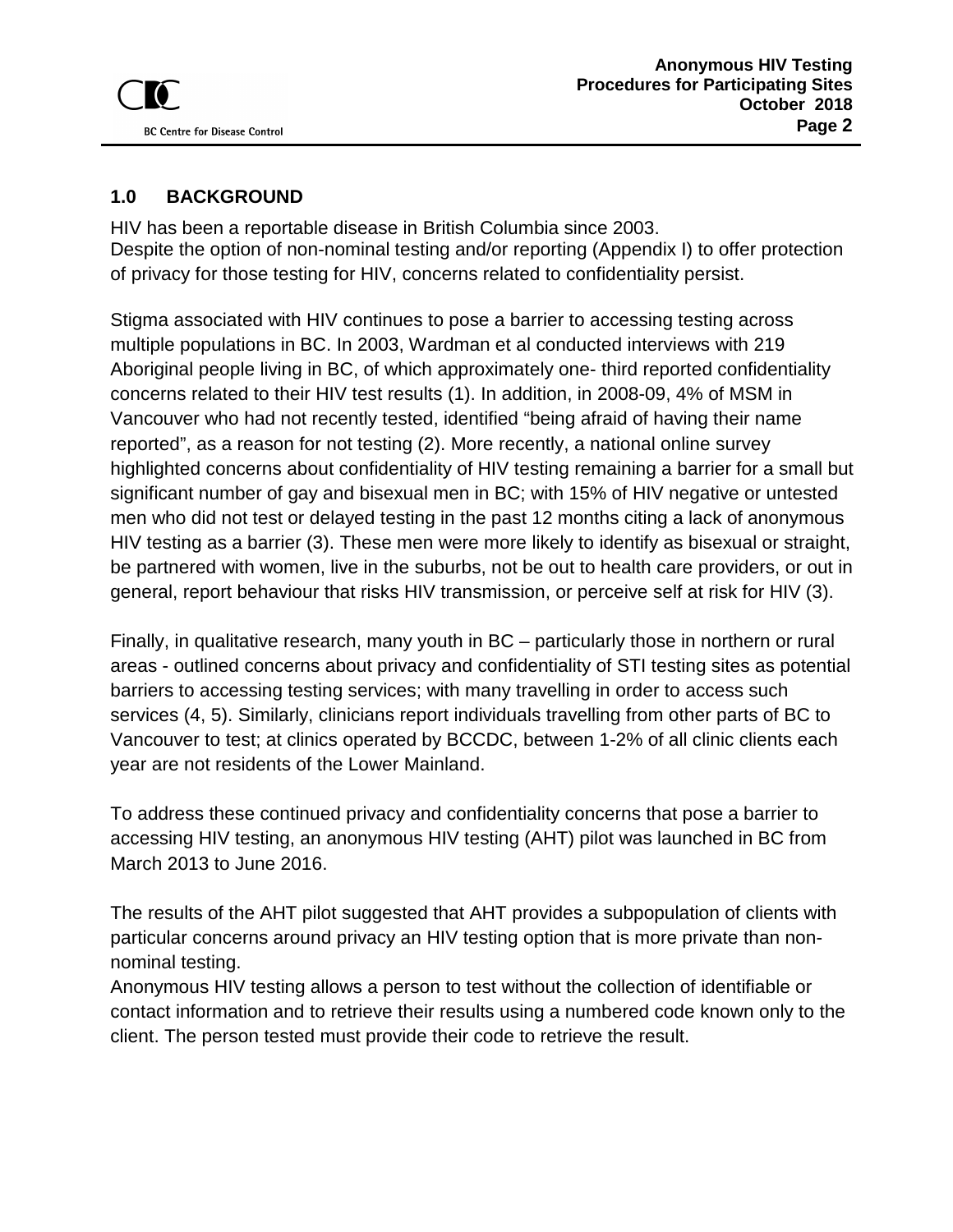Anonymous testing is an addition to, not replacement of, existing HIV testing options (ex. nominal and non-nominal testing/reporting).

In June of 2016, as a result of the success of the AHT pilot, Communicable Disease (CD) Policy approved that the AHT pilot program no longer be considered a pilot, but rather remains as an HIV testing option for those sites attracting high risk groups that may not otherwise be tested.

The following information outlines procedures for anonymous testing sites in the province of BC.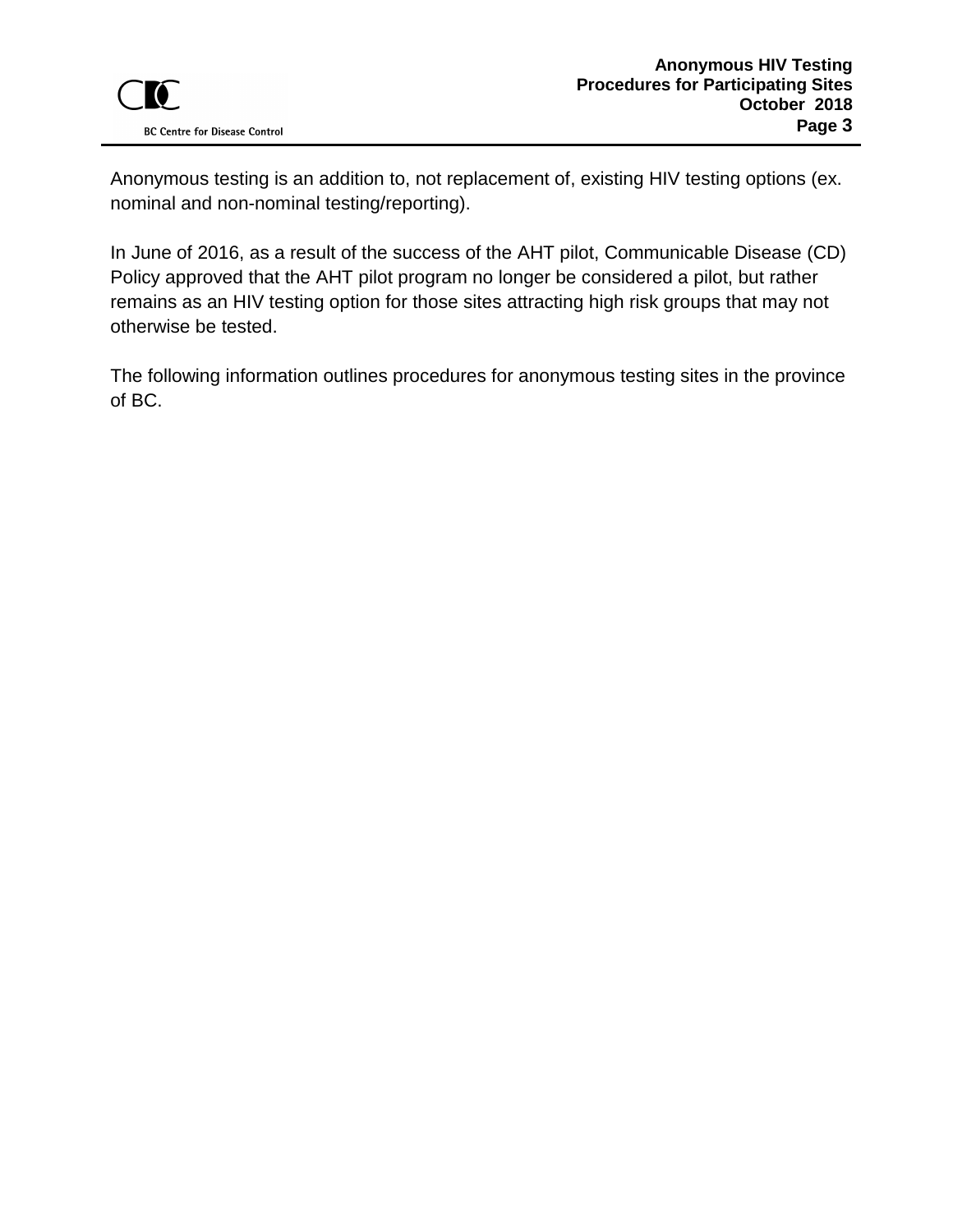### <span id="page-3-0"></span>**2.0 OVERVIEW OF MODEL**

The below diagram provides an overview of the process for anonymous HIV tests drawn via venous specimen collection.

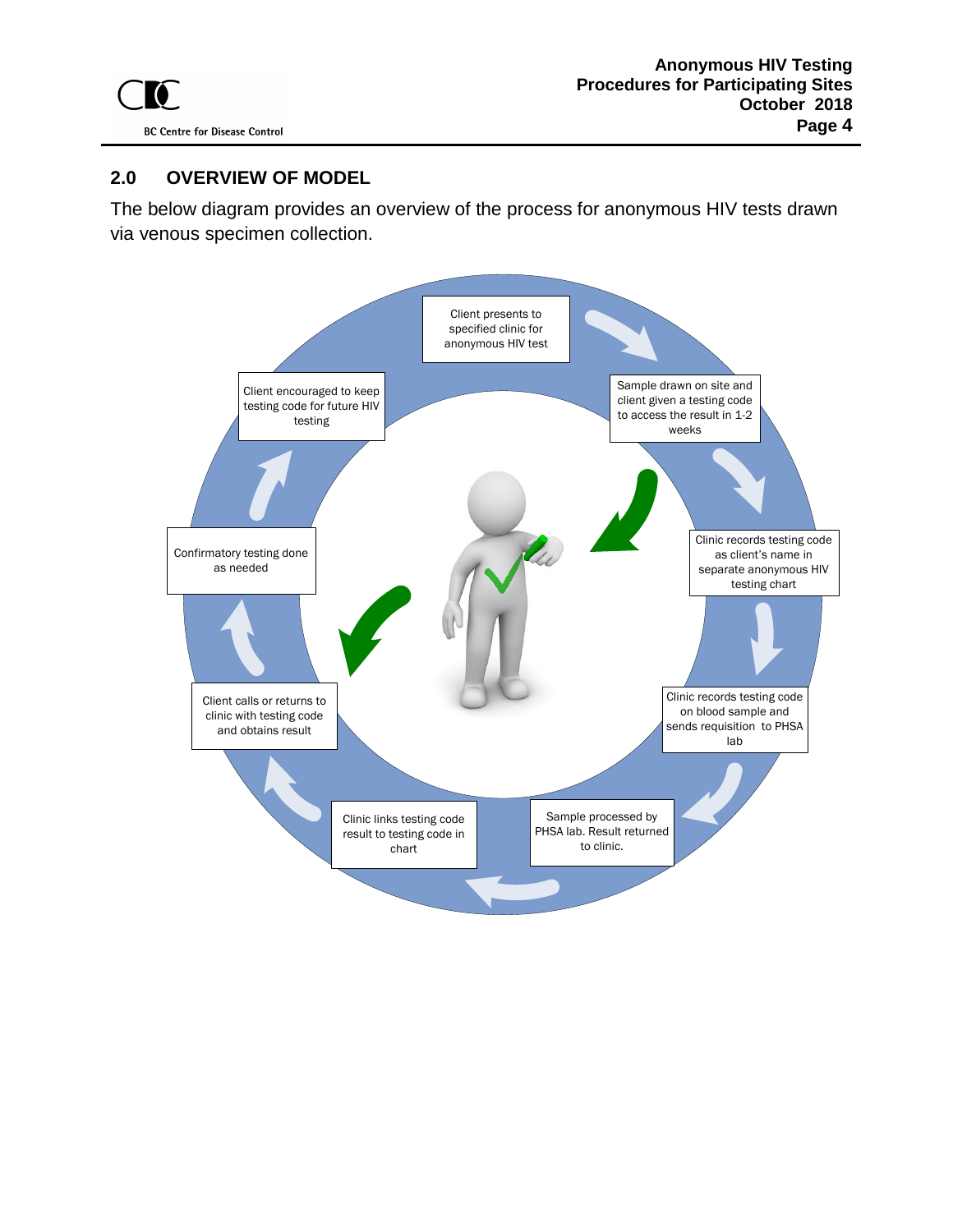The below diagram provides an overview of the process for anonymous HIV tests completed via Point of Care (POC) testing.

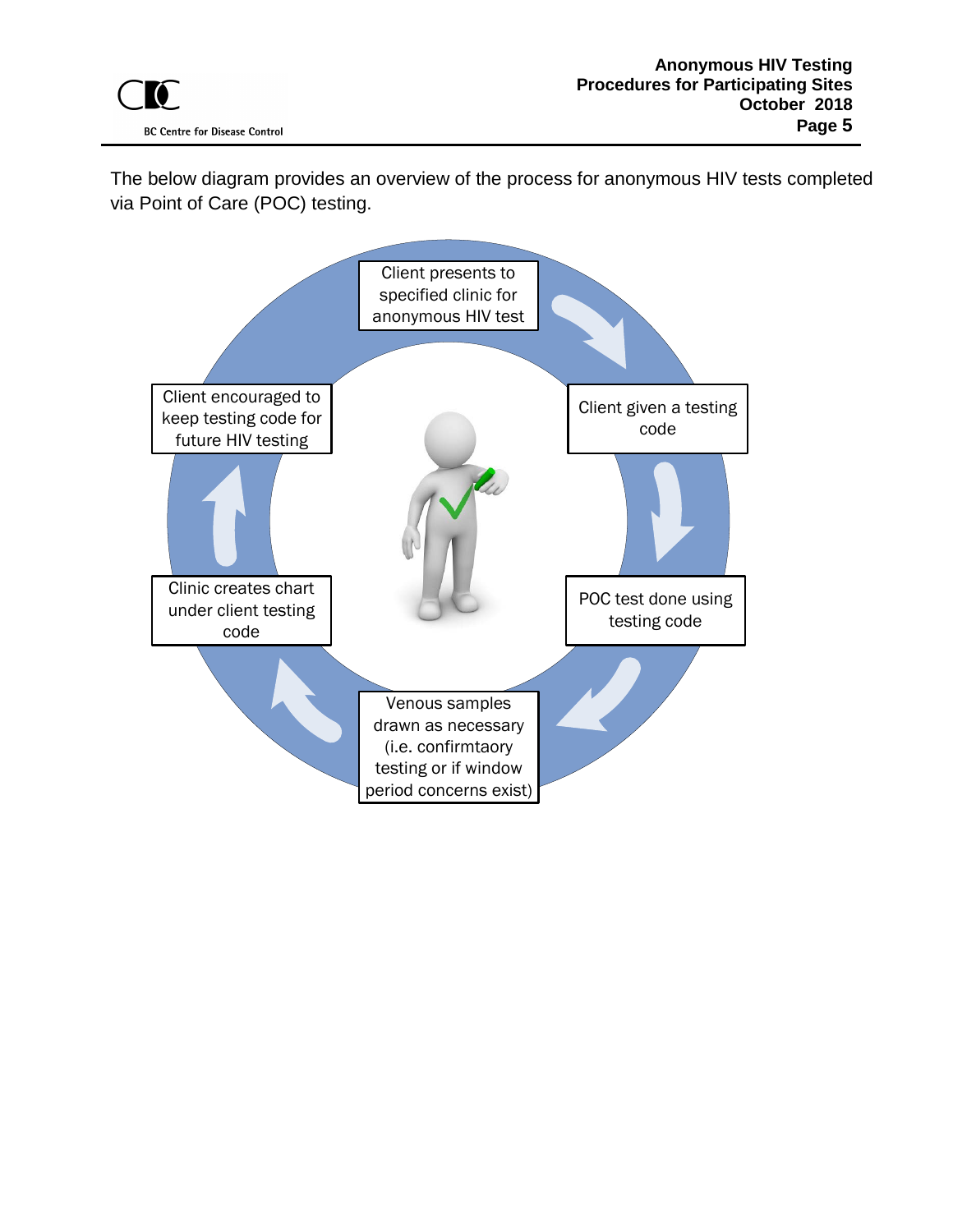### <span id="page-5-0"></span>**3.0 PROCESSES FOR OFFERING, RECORDING, COLLECTING, SUBMITTING AND POST TEST DISCUSSIONS FOR ANONYMOUS HIV TESTING**

BCCDC will provide all necessary supplies to sites interested in offering anonymous testing to their clients.

This will include:

- 4 client labels with anonymous HIV testing numbers (AN numbers)
- client reminder cards to affix the client's AN label
- requisitions to be used for anonymous HIV tests

#### <span id="page-5-1"></span>*3.1 Offering Anonymous HIV Tests to Clients*

Sites are expected to continue to offer nominal, non-nominal and pseudonym HIV testing options according to current practice (see Appendix I for definitions). In the event a client expresses significant concerns around privacy and confidentiality, discussion of anonymous HIV testing may occur during the pre-test discussion. It is **not expected** that all clients who present for HIV testing be offered anonymous HIV testing. It is recommended that options for additional confidentiality (e.g. non-nominal, pseudonym testing, and discussion around the safeguarding of information) be offered when a provider identifies that the client has specific concerns about confidentiality during the pre-test assessment.

BCCDC can assist sites in tailoring current practices for offering HIV testing to be inclusive of the anonymous HIV test option as this may differ from site to site.

### *Practitioner Alert!*

It is important to emphasize with the client that anonymous testing applies to HIV testing only and not for STI testing. AN numbers are not to be used in place of a client's name when sending samples for STI testing. STI samples sent to the BCCDC Public Health Laboratory with AN numbers will not be processed.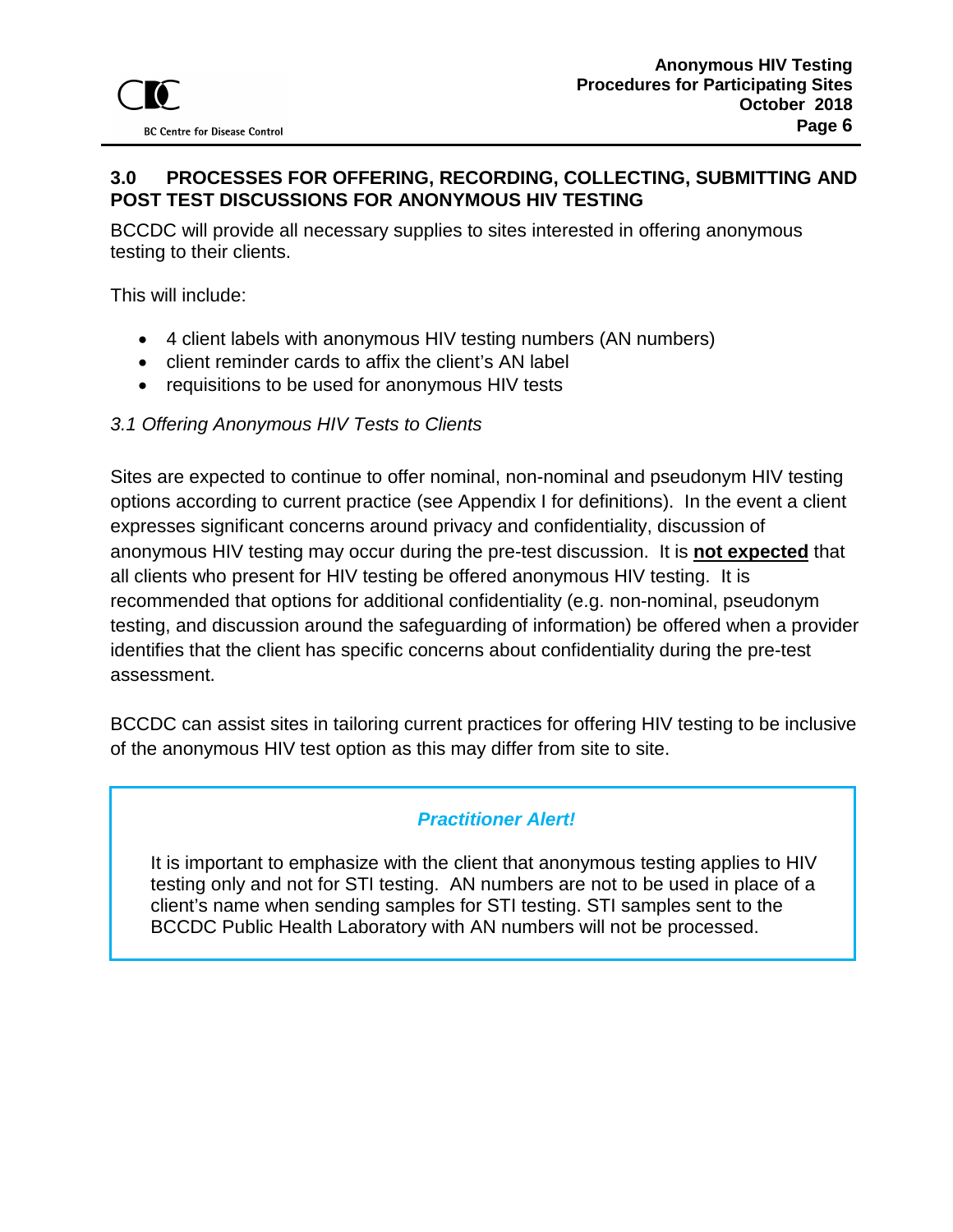The [Guidelines for Testing, Follow-up, and Prevention of HIV \(October 2016\)](http://www.bccdc.ca/resource-gallery/Documents/Communicable-Disease-Manual/Chapter%205%20-%20STI/HIV_Guidelines_Testing_FollowUp_Prevention.pdf) provide direction as to what should be included in all pre and post-test discussions regardless of the testing option chosen. In addition to following these guidelines, it is also important to highlight the following with clients who choose to test for HIV anonymously:

- There will be no way for the provider to notify the client regarding results
- There will be no connection between anonymous HIV testing and the client's identity, as the testing provider will not connect the two in a separate record
- HIV testing is anonymous however STI testing will remain nominal or with the client's chosen pseudonym
- If clients lose their AN number, they will not receive their HIV test result and a retest will be offered
- If the client is testing in a small community or if the tester and client know each other, discuss what will happen if the client does not return for their result
- Paper/hard copies of anonymous HIV test results cannot be given
- If a client tests HIV positive anonymously and would like to access treatment they will need to use their real name and Person Health Number (PHN)

## <span id="page-6-0"></span>*3.2 Recording*

For all HIV tests done anonymously, a new client chart is initiated (unless the client is testing using their AN number from a previous test). The only demographic information that is recorded in a client's chart is:

- Last name: AN
- First name: the client's AN number
- Year of Birth: client's correct year of birth
- Day of Birth:01
- Month of Birth: January
- Gender: client's gender

## *Practitioner Alert!*

If the client has previous or subsequent testing done or care given, these charts are not to be linked with their anonymous HIV testing number.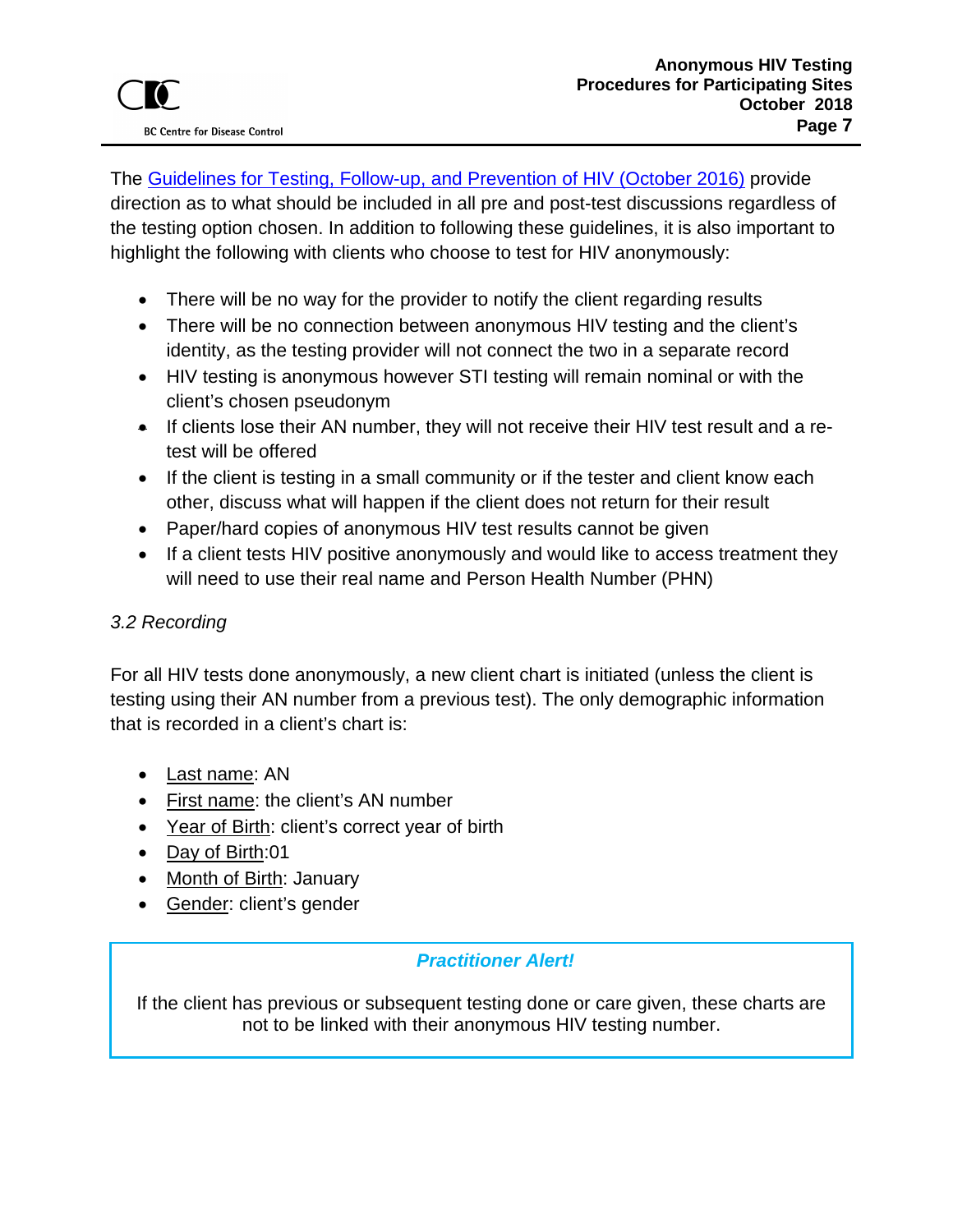Clients should be encouraged to save their AN number for future re-testing however this is not necessary.

## *Practitioner Alert!*

Documentation standards and practices may vary among sites and among Health Authorities. For example, some electronic medical record systems may not allow first/last name fields to include numbers. In these instances, paper charts may be required.

#### <span id="page-7-0"></span>*3.3 Collecting the Sample*

Collection procedures for anonymous HIV testing remain the same as nominal, nonnominal and pseudonym testing.

#### <span id="page-7-1"></span>*3.4 Submitting Specimens*

Submitting HIV test specimens to the BCCDC Public Health Laboratory remains the same as for submission of other specimens, except with the following changes:

#### <span id="page-7-2"></span>*3.4.1 Venous HIV Tests done Anonymously*

All venous anonymous HIV tests are to be sent to BCCDC Public Health Laboratory for processing. Requisitions should have the following fields completed (see Appendix II for an example):

- Date collected
- Time collected
- Ordering physician/healthcare provider
- Patient surname: complete using client's surname as "AN"
- Patient first name: complete using client's AN number
- DOB: complete using client's correct year of birth and day/month as 01/January
- Gender: client's gender
- HIV (non-prenatal): tick non-nominal reporting requested (*Note: if HIV serology is being done anonymously as part of prenatal screening, tick "HIV Non-Nominal Reporting"*)
- Comments: complete as per Agency standard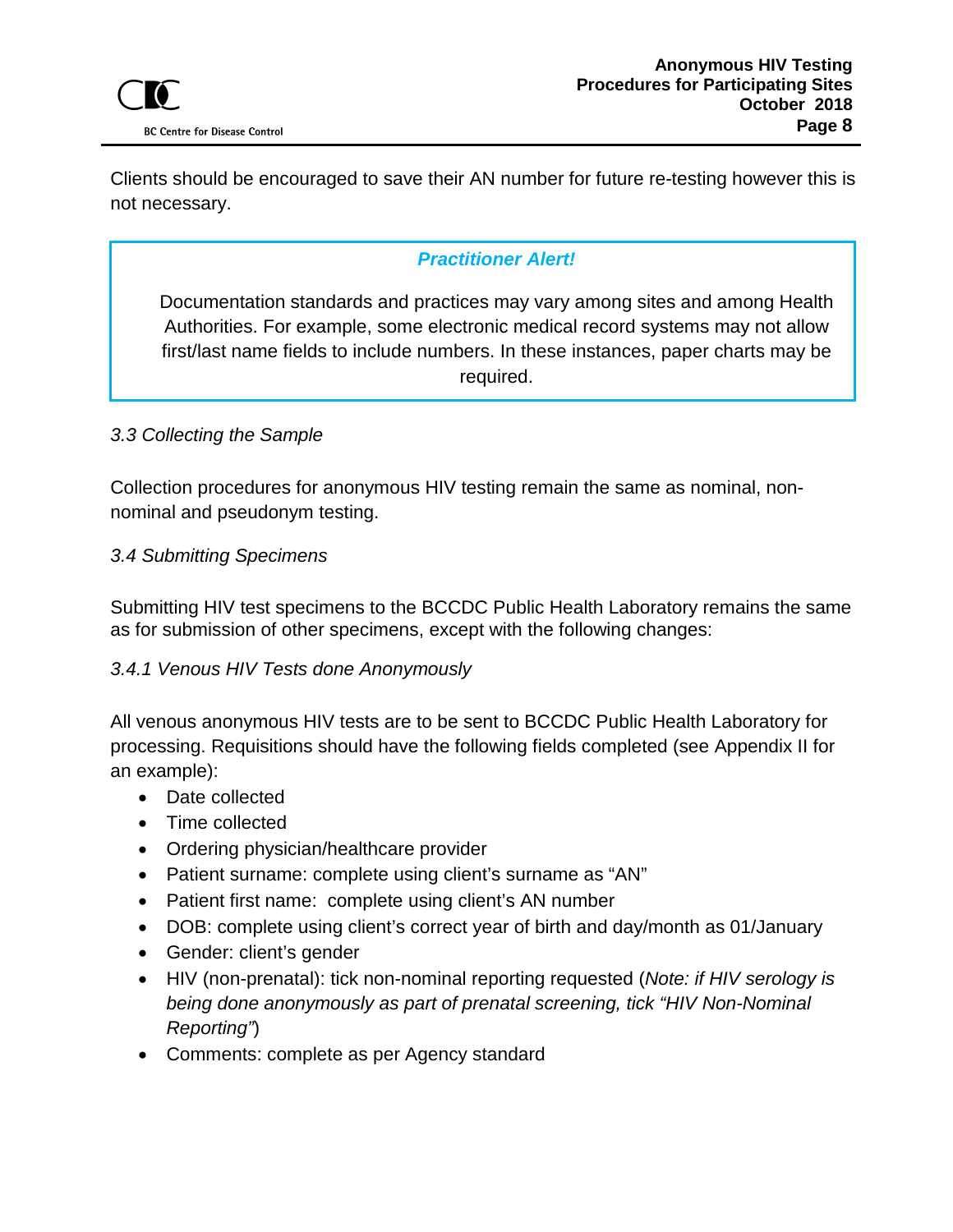In order to protect the client's anonymity, anonymous HIV testing samples should be sent to BCCDC Public Health Laboratory in a separate biohazard bag from STI testing samples from the same client.

## <span id="page-8-0"></span>*3.4.2* Anonymous *Point of Care Testing*

There are no changes to the collection procedures for POC HIV testing done anonymously. Refer to the [BC Point of Care Testing Program](http://www.bccdc.ca/our-services/programs/point-of-care-rapid-hiv-testing) website for further information and resources related to POC testing.

## <span id="page-8-1"></span>*3.4.3 Post Test Discussions*

Clients are required to provide their AN number and a second identifier (i.e. year of birth, chart number, encounter date) to receive their anonymous HIV test result. This applies if the client presents in person or calls to receive their HIV testing results over the phone. If clients are tested using venipuncture and have lost the AN number they will not receive those test results and a re-test will be offered under a new AN number.

### <span id="page-8-2"></span>**4.0 POSITIVE ANONYMOUS HIV TEST RESULTS**

As per the [Guidelines for Testing, Follow-up, and Prevention of HIV \(October 2016\):](http://www.bccdc.ca/resource-gallery/Documents/Communicable-Disease-Manual/Chapter%205%20-%20STI/HIV_Guidelines_Testing_FollowUp_Prevention.pdf)

## <span id="page-8-3"></span>*4.1 Serology HIV Tests*

For serology samples, all reactive  $4<sup>th</sup>$  generation (EIA) HIV results are confirmed by a HIV confirmatory assay prior to reporting the diagnosis to the clinician who ordered the test. As a consequence, most new positive test results do not need to be repeated to confirm the diagnosis. Repeat testing may be considered when the client's history suggests a low-risk exposure for HIV (e.g. to rule out specimen handling errors such as mislabeling) but in general a secondary confirmatory test is not required.

For individuals with falsely reactive screening tests, the serological pattern does not usually change over time and confirmatory tests, including HIV RNA NAAT on the initial and/or repeat falsely reactive specimen, will help to rule out HIV infection.

If a client tests positive anonymously by serology, and a confirmatory test is completed, it is recommended that the confirmatory test be done nominally - however the client may choose to use their AN number. If the confirmatory test is done using their AN number, requisitions should state in the history section, "Tested HIV positive on (insert date) under AN####" (see Appendix III). The provider may have to complete the requisition by hand if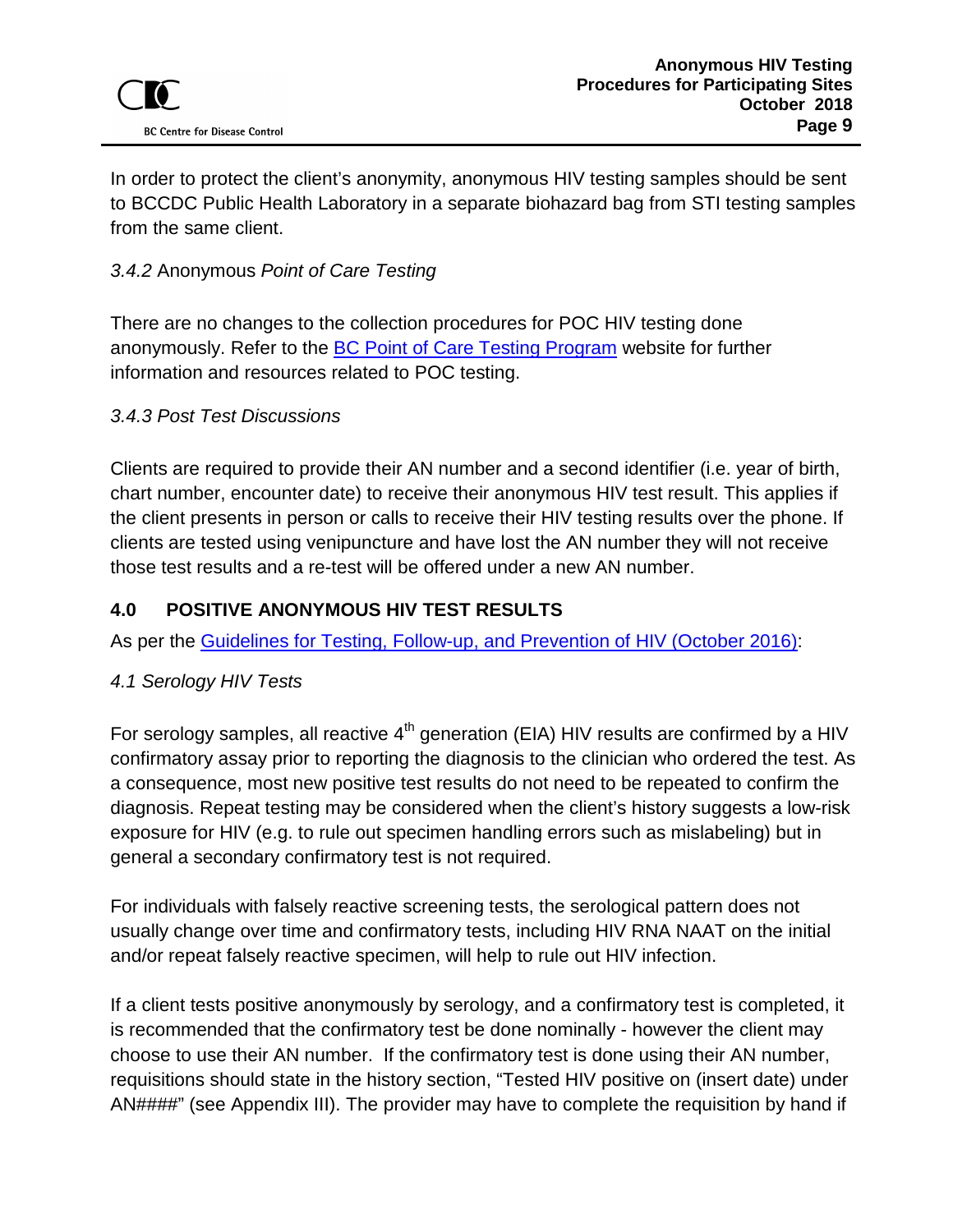labels are not available; extra care should be taken to ensure that the correct AN number is used.

## <span id="page-9-0"></span>*4.2 Point Of Care HIV Tests*

All positive results via Point of Care testing are considered preliminary positives and must be followed-up by a serology sample submitted to BCCDC Public Health Laboratory to confirm HIV diagnosis. It is recommended that confirmatory testing be done nominally however clients may choose to do so anonymously using their same AN number as used for the POC test. If the confirmatory test is done using their AN number, requisitions should state in the history or comments section, "HIV POC test reactive on (insert date)". The provider may have to complete the requisition by hand if labels are not available; extra care should be taken to ensure that the correct AN number is used.

If the serology sample result is positive, follow procedures as per above (4.1).

## <span id="page-9-1"></span>*4.3 Recording Confirmatory Samples*

If a client chooses to have their confirmatory test done anonymously, all recording is done in the anonymous HIV testing chart per site documentation procedures. In the event that a client presents for a nominal HIV test, confirmatory or otherwise, and indicates to the clinician they previously tested positive anonymously, the clinician will present the following documentation options to the client:

- No mention of their previous anonymous HIV test in the nominal chart or laboratory requisition
- "Previously positive anonymous" noted in the chart and on laboratory requisition.

With the client's permission it can be stated in the nominal chart, "Client previously tested HIV positive anonymously." Information related to year and province of testing may also be included in the client's nominal chart with the client's consent however there should **never** be a link with the client's AN number.

## <span id="page-9-2"></span>*4.4 Referral to Care*

It is important to discuss with the client that HIV referral and treatment (ARV therapy and other) can only be accessed if they use their full name. It is also important to recognize that some clients may not be ready to re-test nominally or to access HIV treatment and to discuss with them the supports available in the interim.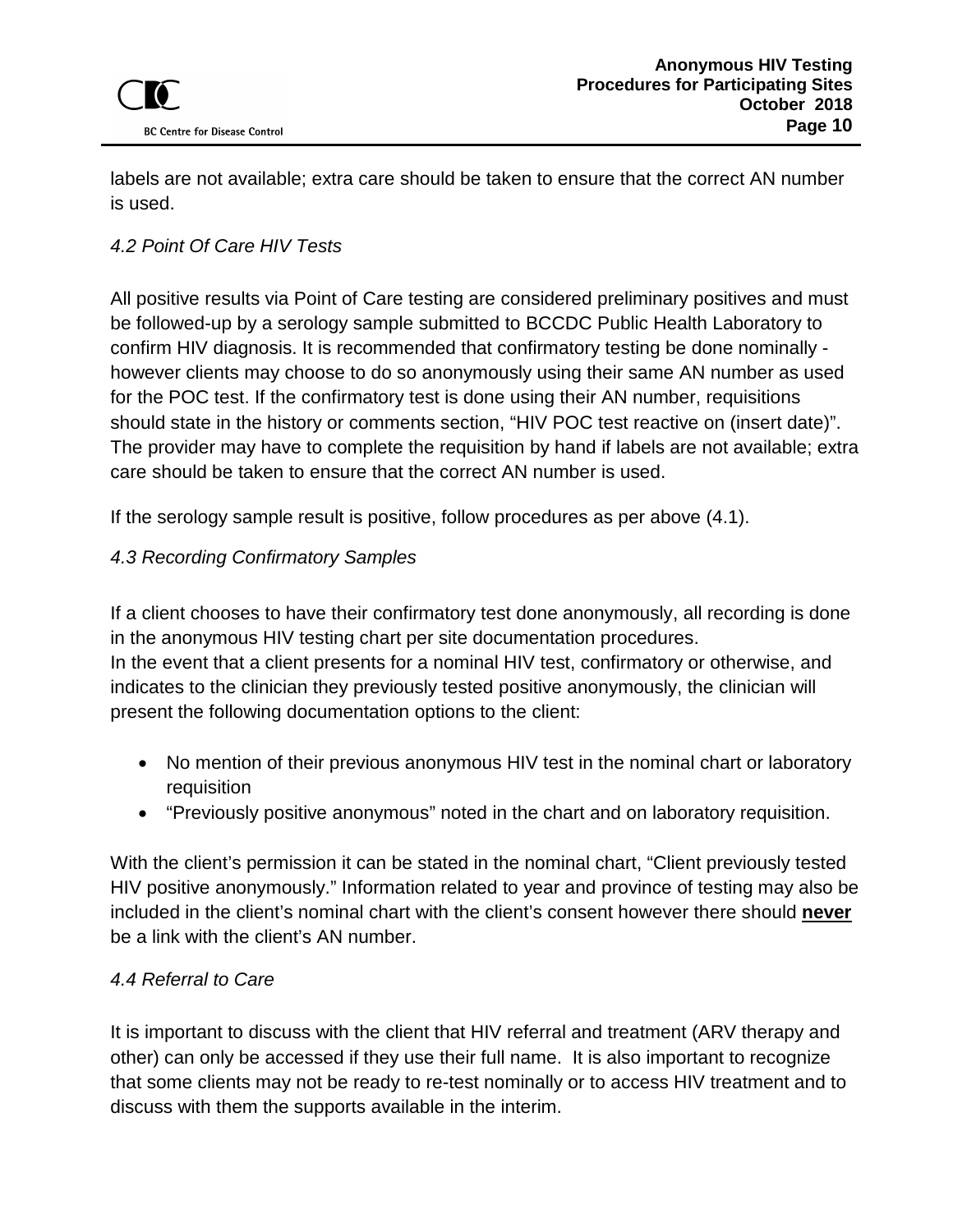## <span id="page-10-0"></span>*4.5 Anonymous HIV Testing Case Reporting*

The process for anonymous HIV case reporting remains the same as for nominal/nonnominal HIV testing, with all positive HIV results (lab-based and point of care) being reported to the regional medical health officer .

Per the [Guidelines for Testing, Follow up, and Prevention of HIV \(October 2016\),](http://www.bccdc.ca/resource-gallery/Documents/Communicable-Disease-Manual/Chapter%205%20-%20STI/HIV_Guidelines_Testing_FollowUp_Prevention.pdf) the HIV Surveillance Nurse at BCCDC receives all reactive HIV test results from the BCCDC Public Health Laboratory, including anonymous tests. If the result is determined to be a new positive case based on available information/identifiers (i.e. no history of positive in Lab or Surveillance databases), the case will be reported to a Public Health/Communicable Disease unit (in the HSDA where the test originated) and assigned to a nurse designated to provide HIV case management.

If BCCDC HIV Surveillance receives an HIV positive report from the lab that states, "Previously Positive" or "Previous Positive Anonymous" and they cannot confirm the client had a previous positive in the surveillance/provincial lab databases or any available clinical charting systems, they will err on the side of caution and call the result to the HSDA where the testing occurred. The HSDA is then free to contact the testing site to provide follow-up and support.

The HSDA nurse assigned to provide HIV case management will confirm with the healthcare provider at the testing site the client's AN number, year of birth and gender. The case report form is to be completed whether the client has returned for their test result or not; the client's name is reported using their AN number, DOB as their correct year of birth and 01/January as day and month of birth.

Clients should be offered and encouraged to discuss partner notification options with the assigned HIV nurse, or provider trained in partner notification. If the testing provider is not trained in partner notification, support can be sought from the HIV assigned nurse. Clients who test positive anonymously may choose to have no further follow up; however, if a client is receptive to follow up, all further case reporting processes remain the same as outlined in the [Guidelines for Testing, Follow up, and Prevention of HIV \(October 2016\)](http://www.bccdc.ca/resource-gallery/Documents/Communicable-Disease-Manual/Chapter%205%20-%20STI/HIV_Guidelines_Testing_FollowUp_Prevention.pdf)*.* If the client chooses to have follow-up done, they may be given the HSDA HIV assigned nurse's contact information.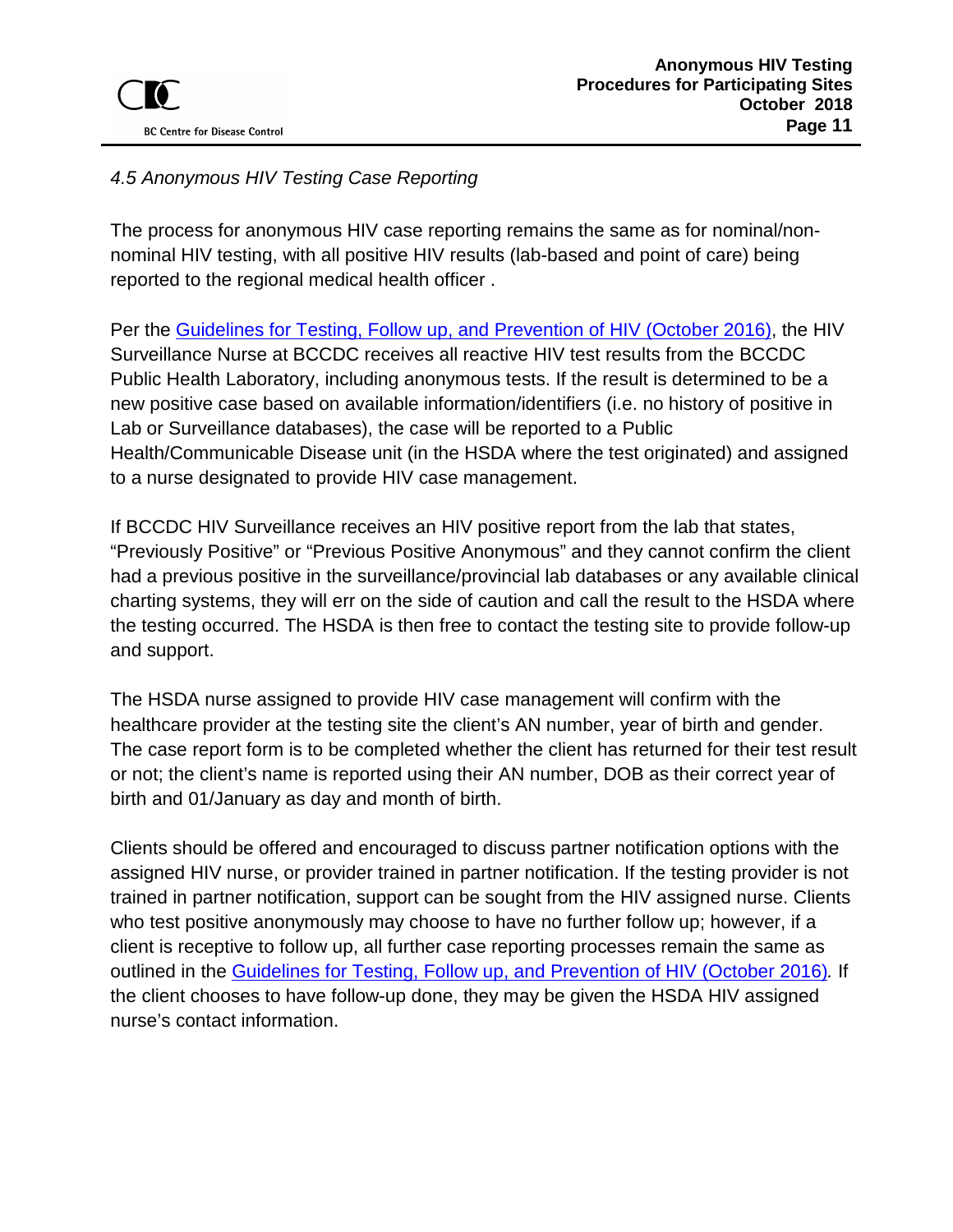### <span id="page-11-0"></span>*4.6 Partner Notification*

Support, referrals and assistance with partner notification should be offered to all persons newly diagnosed with HIV. Support may occur on or around the time of initial diagnosis, or made available throughout the course of their engagement with care. Partner notification options are the same regardless of testing or reporting option chosen. Clients may choose to be supported by the HIV nurse assigned to their follow-up to provide assistance in partner notification; either by supporting the client in self-notification of contacts, providernotification, or a combination.

## <span id="page-11-1"></span>**5.0 SURVEILLANCE AND EVALUATION**

Surveillance and evaluation are vital components to any program, and both serve to inform the direction of HIV testing in British Columbia. BCCDC will rely on the assistance of participating sites to gather and share pertinent information as needed.

BCCDC will collect the necessary anonymous HIV surveillance data from BCCDC Public Health Laboratory for all serological (venous) specimens.

For all anonymous HIV testing done via Point of Care (POC), please ensure that information is collected and recorded on the POC program monthly report. There is a section on the POC monthly report to record all anonymous POC tests.

Please be sure to include:

- Testing site location
- $\bullet$  AN  $\#$ #
- Year of birth
- Gender
- Test date
- Result
- Whether client received result (yes/no)

For all clients testing positive, further information will be required. BCCDC will follow-up accordingly.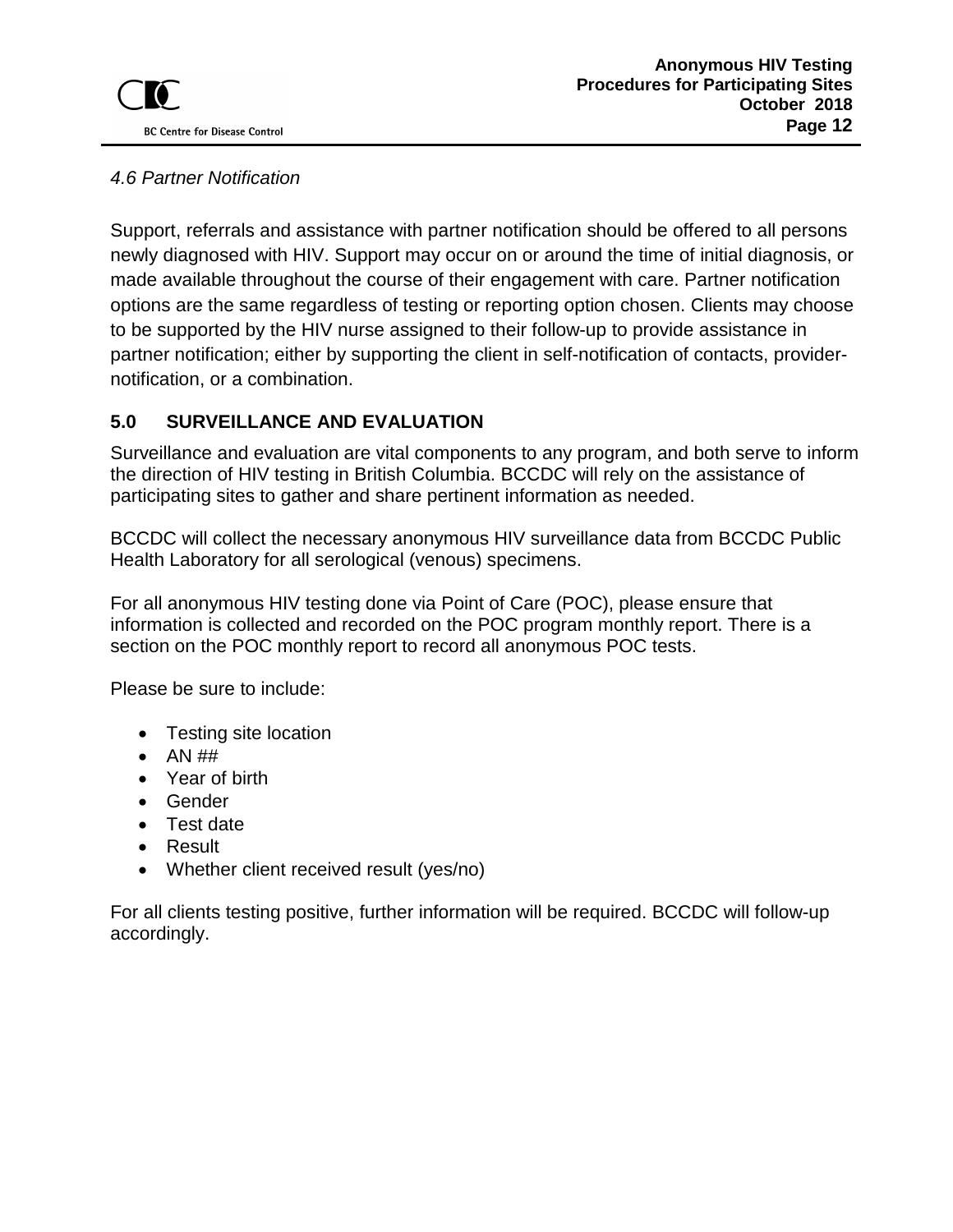

## <span id="page-12-0"></span>**6.0 SITE LEAD AT SITES**

It is recommended that each site assign a Site Lead to be responsible for the overall implementation of anonymous HIV testing at the site. The responsibilities of the Site Lead include:

- Coordinating site level implementation as needed.
- Overseeing the technical aspects of anonymous HIV testing at the site including:
	- o ensuring HIV test requisitions and samples are sent according to procedure,
	- o charting is completed per procedure,
	- o ordering AN numbers from BCCDC.
- Ensure surveillance or evaluation requirements are completed including submitting monthly POC reports to BCCDC.
- Working with BCCDC to train new staff to deliver anonymous HIV testing.
- Identifying issues and communicating issues to BCCDC.
- Maintaining inventory of anonymous testing kits and ordering more when needed.

### <span id="page-12-1"></span>**7.0 BCCDC SUPPORT FOR PARTICIPATING SITES**

BCCDC will work closely with sites to assist with any new site implementation and to ensure that ongoing operational requirements of anonymous HIV testing are being supported as required.

For any questions or concerns related to the anonymous HIV testing program, please refer to the BCCDC contact on the main [webpage.](http://www.bccdc.ca/our-services/programs/anonymous-hiv-testing)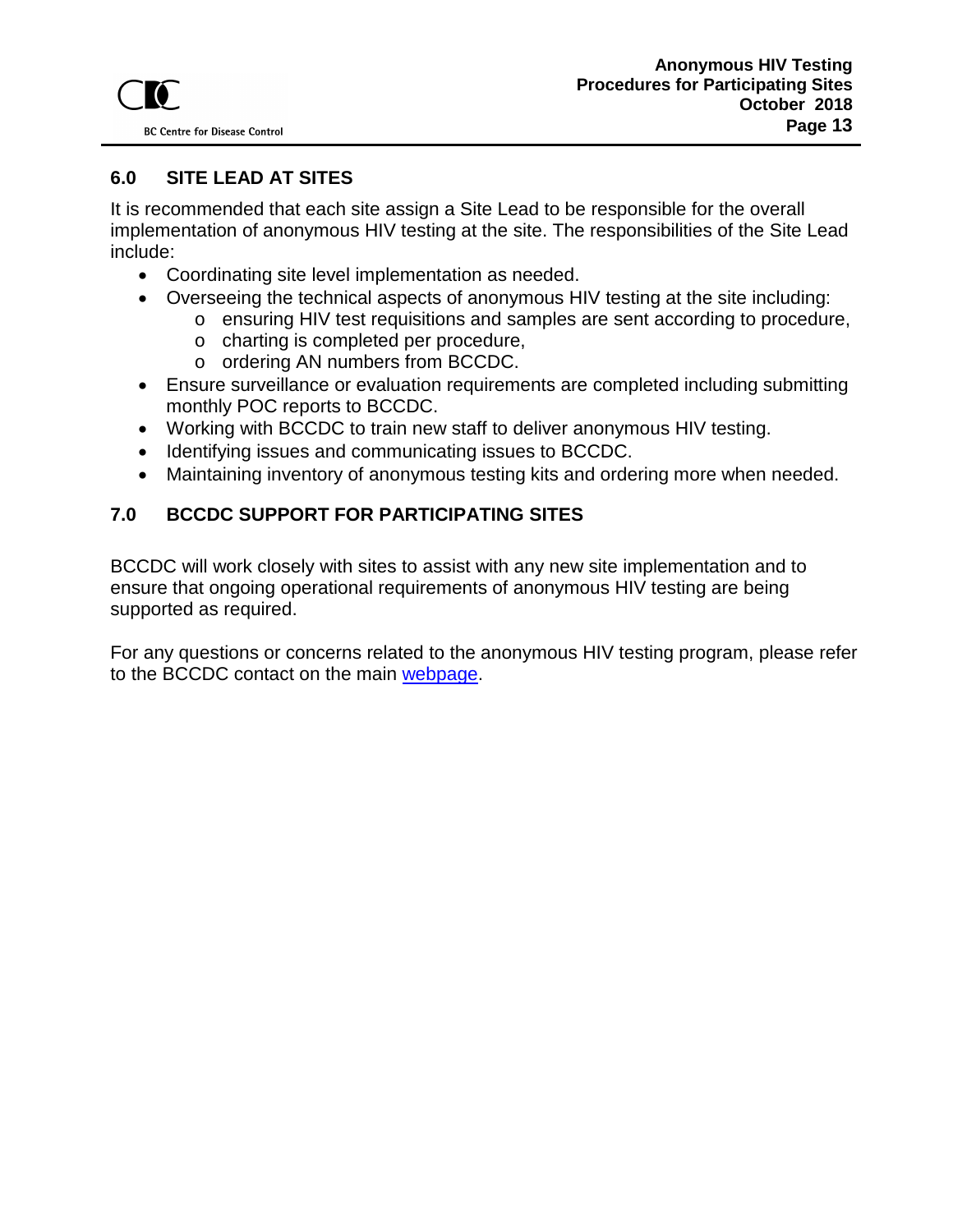### <span id="page-13-0"></span>**APPENDIX I: HIV TESTING AND REPORTING OPTIONS IN BC**

#### **Nominal HIV Testing**:

HIV testing in which the test is conducted and reported using the client's full name and other personal identifiers (e.g. contact information, gender, date of birth, PHN).

#### **Non-Nominal Testing**:

HIV testing in which the test is conducted using a client's initials per agency standards. This may take the form of a person's first name, surname/name initials (e.g. Sylvester, TS). The collection of some personal identifiers are recommended (like the person's real date of birth and gender), but not verified. At least one form of contact information is provided.

*Note: In BC, the ability to test under initials is not covered by regulation; rather this is a matter of practice/policy of the provider or site ordering the test.* 

### **Pseudonym HIV Testing:**

HIV testing in which the test is conducted using a pseudonym. This may take the form of an assumed or false name (For example, the BCCDC clinical sites add a prefix of YYY (e.g. YYYDuck, Daffy) to clearly identify all clients testing using an assumed or false name). The collection of some personal identifiers are recommended (like the person's real date of birth and gender), but not verified. At least one form of contact information is provided.

*Note: In BC, the ability to test under a pseudonym is not covered by regulation; rather this is a matter of practice/policy of the provider or site ordering the test.* 

#### **Anonymous Testing**:

HIV testing and reporting in which results are connected to the person being tested using a code known only to the client. No identifiable or contact information is collected and the person being tested must provide their anonymous testing code in order to receive their result. The onus is on the individual to obtain their test results.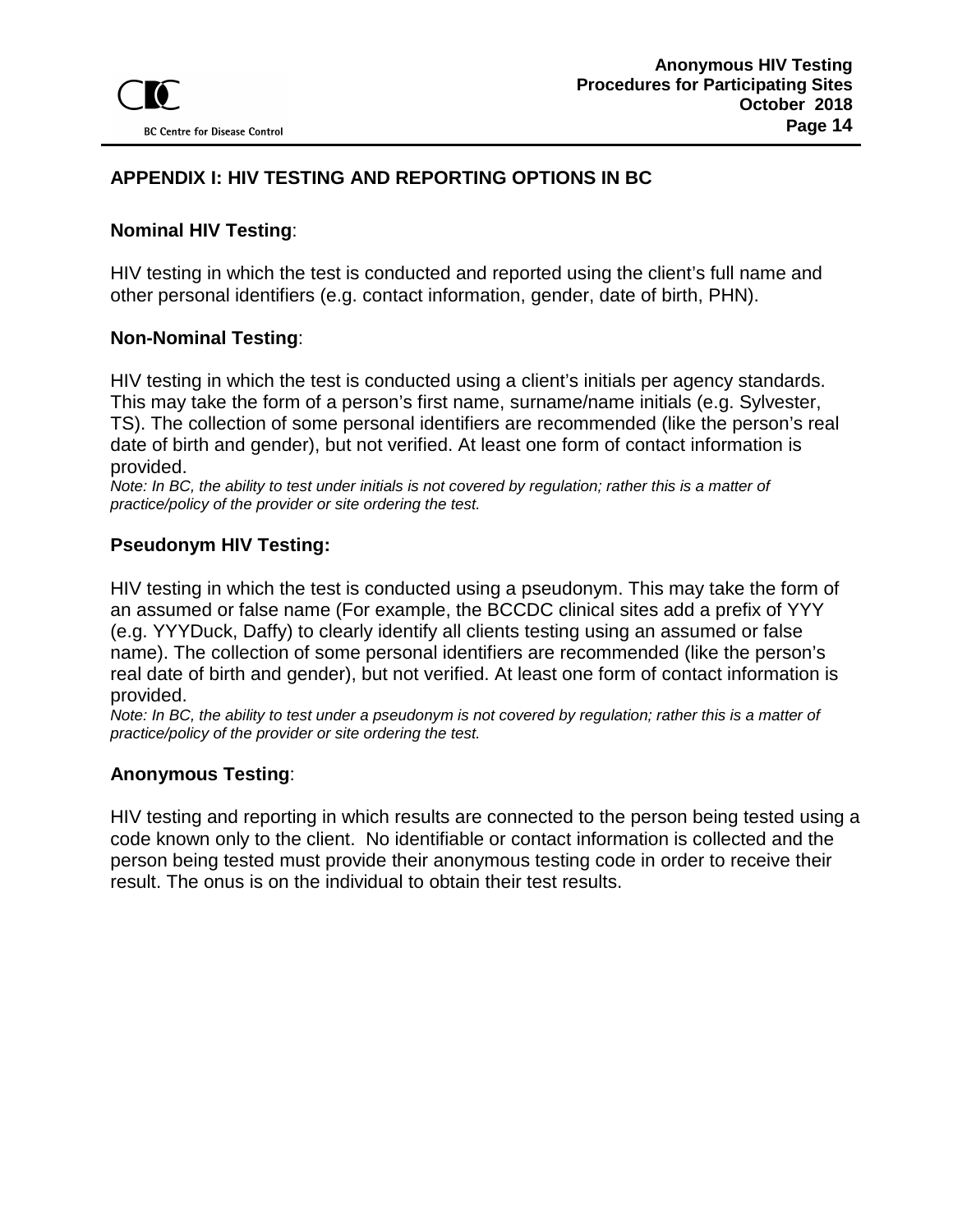## **Reporting:**

HIV has been a reportable disease in British Columbia since 2003. As a reportable disease, all positive/reactive HIV results are reported by the BCCDC Public Health laboratory and/or their delegate to the Medical Health Officer (MHO) in the Health Service Delivery Area in the community where the individual tested.

Currently in BC, individuals testing for HIV have the legal right to have their name and address removed as identifiers for reporting of positive HIV results to the MHO. This is called **Non-Nominal Reporting**.

*Note: The Communicable Disease regulation applies specifically to non-nominal reporting to public health and not to the non-nominal ordering of tests. Non-nominal HIV reporting is identified through checking a tick box on the laboratory requisition form, or is assumed if known to be a non-nominal test.*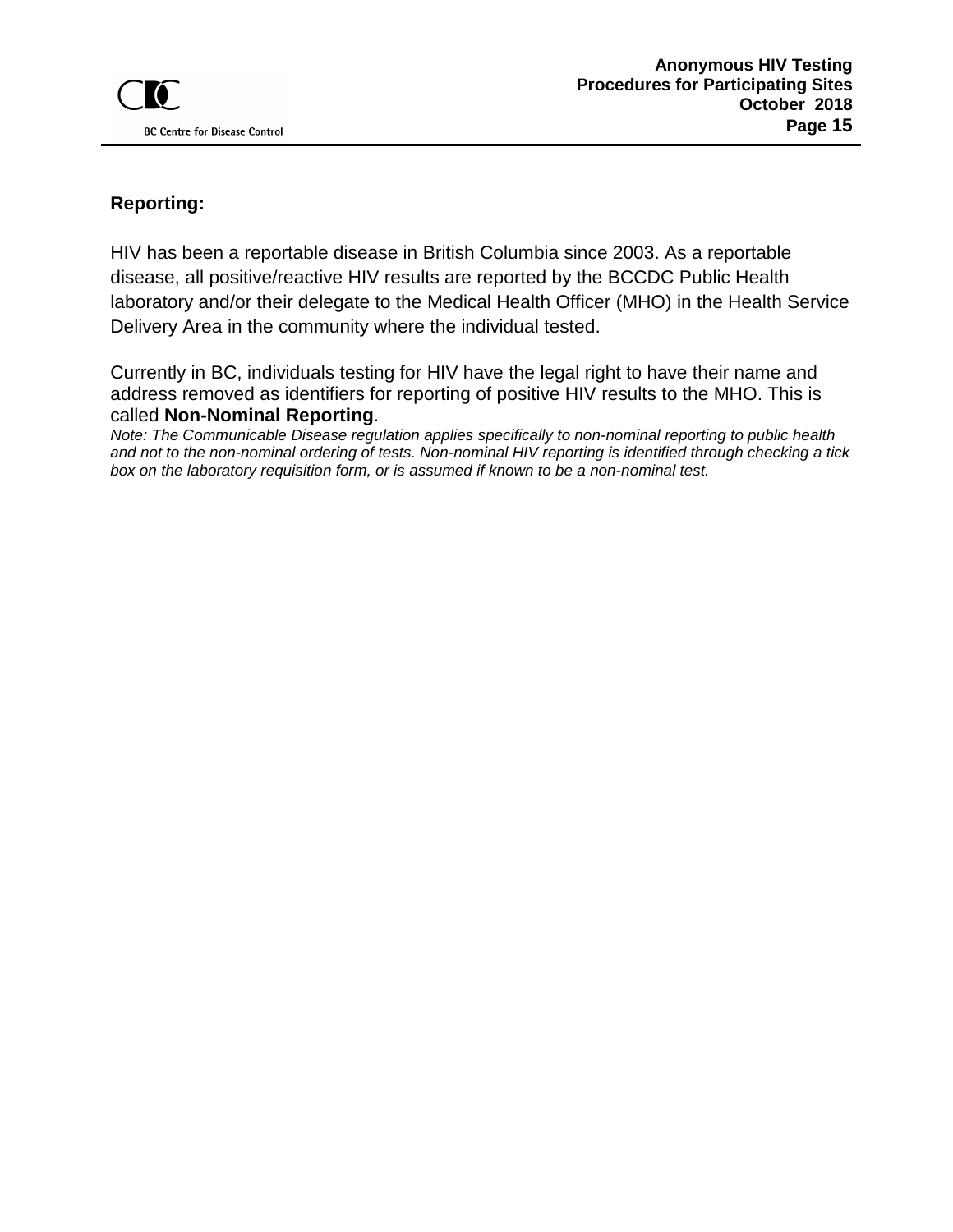### <span id="page-15-0"></span>**APPENDIX II: EXAMPLE OF COMPLETED REQUISITION FOR ANONYMOUS HIV TEST (VENOUS)**

| Public Health Microbiology & Reference Laboratory<br>BC Centre for Disease Control, 655 West 12th Avenue, Vancouver, BCV524R4 www.phsa.ca/bookpublicheshhelt |                                                       |                                                                                |                       |                                                                                                                              | <b>Serology Screening Requisition</b>                                                         |  |  |
|--------------------------------------------------------------------------------------------------------------------------------------------------------------|-------------------------------------------------------|--------------------------------------------------------------------------------|-----------------------|------------------------------------------------------------------------------------------------------------------------------|-----------------------------------------------------------------------------------------------|--|--|
| Section 1 - Patient Information and Physician Information                                                                                                    |                                                       |                                                                                |                       |                                                                                                                              |                                                                                               |  |  |
| PERSONAL HEALTH NUMBER to out of province Health<br>Number and provinced                                                                                     | DATE COLLECTED<br>EDO MANAGERY<br>11/10/2018          | 14.25                                                                          | <b>TIME COLLECTED</b> | ORDERING PHYSICIAN/HEALTHCARE PROVIDER (Provid MSCF)<br>Kame and address of sencet delivery<br>Enter provider<br>information |                                                                                               |  |  |
| <b>PATIENT SURNAME</b>                                                                                                                                       |                                                       | PATIENT FIRST AND MIDDLE NAME                                                  |                       |                                                                                                                              |                                                                                               |  |  |
| Charl# 41856 1<br>DOB of Patient Sumarie: AN<br>Petient First Name: 1057                                                                                     |                                                       | $-M E$                                                                         | <b>LI UNK</b>         |                                                                                                                              | I do not require a copy of the report                                                         |  |  |
| <b>ADDRES</b><br>DOB: 01/Jan/ 70<br>Gender Male Fornale Unknown                                                                                              |                                                       |                                                                                |                       | T.                                                                                                                           | ADDITIONAL CORES TO: (Address / MSC#)                                                         |  |  |
| <b>CITY/TO</b>                                                                                                                                               |                                                       | <b>POSTAL CODE</b>                                                             |                       | $\mathbf{z}$                                                                                                                 |                                                                                               |  |  |
| SAMPLE REFERENCE NO.                                                                                                                                         |                                                       |                                                                                |                       | x                                                                                                                            |                                                                                               |  |  |
| Section 2 - Clinical Information                                                                                                                             |                                                       |                                                                                |                       |                                                                                                                              |                                                                                               |  |  |
| <b>Clinical Information</b><br>E Asymptomatic<br>Headache / Stilf reck<br>Rash symptoms<br>STD contact<br>Fever<br>Other, specify:                           | Gastrointestinal symptoms<br>Respiratory symptoms     | <b>Reason for Test</b><br>Immigration<br>Prenatal<br>STD symptoms<br>Follow-up |                       | Therapeutic monitoring                                                                                                       | <b>NEEDLESTICK</b><br>    Convalescent<br>I Acute<br>Outbreak/Cluster/Event<br>Other specify: |  |  |
| Onset Date DD/MMM/2000<br>Recent Travel (Oxio/Location)                                                                                                      | <b>History</b>                                        |                                                                                |                       |                                                                                                                              |                                                                                               |  |  |
| Section 3 - Test(s) Requested (Note: Codes for PHSA Labs Use Only)                                                                                           |                                                       |                                                                                |                       |                                                                                                                              |                                                                                               |  |  |
| <b>PRENATAL SCREENING</b><br>(PRENAI)<br><b>THV3</b><br>HIV<br>HIV Non-Nominal Reporting   H/V3                                                              | <b>HEPATITIS</b><br><b>Acute - undefined etiology</b> |                                                                                | <b>OTHER SEROLOGY</b> | <b>Immunity</b>                                                                                                              | Acute                                                                                         |  |  |
|                                                                                                                                                              |                                                       | <b>OTHER TESTS (Specify)</b>                                                   |                       |                                                                                                                              |                                                                                               |  |  |
|                                                                                                                                                              |                                                       | <b>COMMENTS</b>                                                                |                       |                                                                                                                              |                                                                                               |  |  |
| <b>HIV (Non Prenatal)</b><br>Note: Patient has the legal right to choose<br>not to have their name reported to public                                        |                                                       |                                                                                |                       |                                                                                                                              |                                                                                               |  |  |
| health - non-naminal reporting                                                                                                                               |                                                       |                                                                                |                       |                                                                                                                              |                                                                                               |  |  |

For information on sample collection, please call the PHSA Client Services at 1-877-PHSALAB (1-877-747-2522)

Form CPSE-100-0001F1.00 Version 2.0 09/2012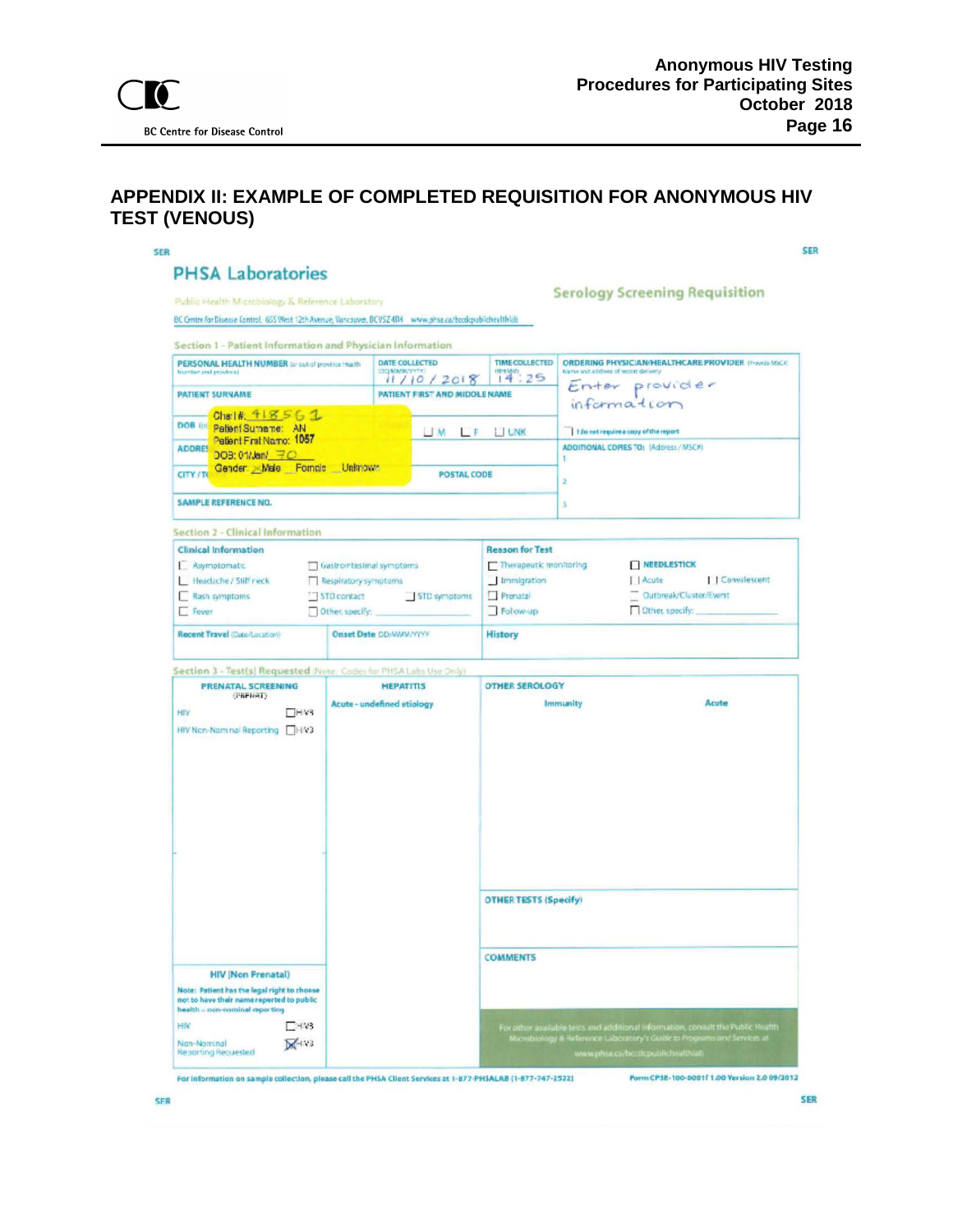### <span id="page-16-0"></span>**APPENDIX III: EXAMPLE OF COMPLETED REQUISITION FOR ANONYMOUS CONFIRMATORY HIV TEST**

| Section 1 - Patient Information and Physician Information                                                                                                | Public Health Microbiology & Reference Laboratory<br>BC Centre for Disease Control, 655 West 12th Avenue, Vancouver, BCV52 4R4 www.atsa.ca/bcolcoubliches/thlab |                                                                                                             |                              |                                                                                                                                                                               | <b>Serology Screening Requisition</b>                                                                        |  |  |  |
|----------------------------------------------------------------------------------------------------------------------------------------------------------|-----------------------------------------------------------------------------------------------------------------------------------------------------------------|-------------------------------------------------------------------------------------------------------------|------------------------------|-------------------------------------------------------------------------------------------------------------------------------------------------------------------------------|--------------------------------------------------------------------------------------------------------------|--|--|--|
| PERSONAL HEALTH NUMBER to get of province Halffit<br>hazerdair and previously                                                                            | DATE COLLECTED                                                                                                                                                  |                                                                                                             | TIME COLLECTED<br>14.25      | <b>ORDERING PHYSICIAN/HEALTHCARE PROVIDER (Frame MSCK)</b><br>lame and address of report delivery<br>Enter provider<br>information<br>1 1 th not require a copy of the report |                                                                                                              |  |  |  |
| <b>PATIENT SURNAME</b>                                                                                                                                   |                                                                                                                                                                 | 11/10/2018<br>PATIENT FIRST AND MIDDLE NAME                                                                 |                              |                                                                                                                                                                               |                                                                                                              |  |  |  |
| Charl# 418561<br>DOB OL Patient Surname: AN<br>Patient First Name: 1057                                                                                  |                                                                                                                                                                 | $\Box$ M $\Box$ F                                                                                           | <b>UNK</b>                   |                                                                                                                                                                               |                                                                                                              |  |  |  |
| <b>ADDRES</b><br>DOB: 01/Jan/ 平凸<br>Gender Male Female Unknown<br>CITY/TO                                                                                |                                                                                                                                                                 | POSTAL CODE                                                                                                 |                              | ADDITIONAL COPIES TO: (Address / NSCA)                                                                                                                                        |                                                                                                              |  |  |  |
| <b>SAMPLE REFERENCE NO.</b>                                                                                                                              |                                                                                                                                                                 |                                                                                                             |                              |                                                                                                                                                                               |                                                                                                              |  |  |  |
| <b>Section 2 - Clinical Information</b>                                                                                                                  |                                                                                                                                                                 |                                                                                                             |                              |                                                                                                                                                                               |                                                                                                              |  |  |  |
| <b>Clinical Information</b><br>Asymptomatic<br>Headache / Stiff neck<br>Rash symptoms<br>Fever<br>Recent Travel (Date/Location)                          | Gastrointestinal symptoms<br>Respiratory symptoms<br>    STD contact<br>Other, specify:<br>Onset Date CO-MWW/11991                                              | <b>Reason for Tost</b><br>[7] Immigration<br><b>Prenatal</b><br>STD symptoms<br>Follow-up<br><b>History</b> |                              | Therapeutic monitoring                                                                                                                                                        | <b>I   NEEDLESTICK</b><br>$\Box$ Acute<br><b>Cunvelescent</b><br>! Cutbreak/Cluster/Event<br>Cther, specify: |  |  |  |
| Section 3 - Test(s) Requested (Note: Code: for PHSALabs Use Only)<br><b>PRENATAL SCREENING</b>                                                           | <b>HEPATITIS</b>                                                                                                                                                |                                                                                                             | <b>DTHER SEROLOGY</b>        |                                                                                                                                                                               |                                                                                                              |  |  |  |
| (FRENAT)<br>HIV<br><b>CHV3</b><br>HIV Non-Nominal Reporting       11V3                                                                                   | Acute - undefined etiology                                                                                                                                      |                                                                                                             | Acute<br>Immunity            |                                                                                                                                                                               |                                                                                                              |  |  |  |
|                                                                                                                                                          |                                                                                                                                                                 |                                                                                                             | <b>OTHER TESTS (Specify)</b> |                                                                                                                                                                               |                                                                                                              |  |  |  |
| <b>HIV (Non Prenatal)</b><br>Note: Patient has the legal right to chosse<br>not to have their name reported to public.<br>health a nen-nominal reporting |                                                                                                                                                                 |                                                                                                             | <b>COMMENTS</b>              |                                                                                                                                                                               | Tested HIV positive on<br>1 Oct 2018 under AN 1057                                                           |  |  |  |

For information on sample collection, please call the PHSA Client Services at 1-877-PHSALAB (1-877-747-2522)

Form CPSE-100-0001f 1.00 Version 2.0 09/2012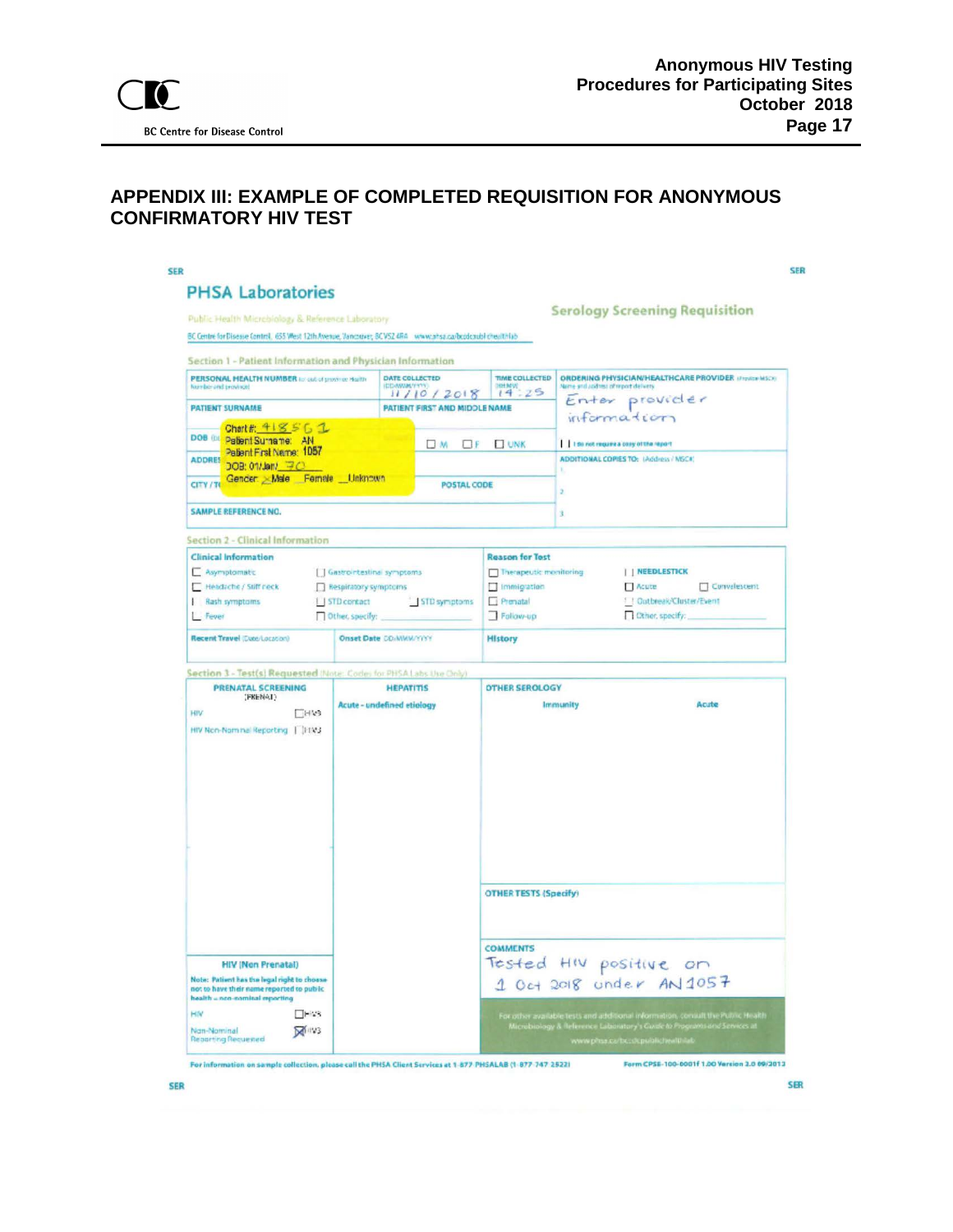## <span id="page-17-0"></span>**APPENDIX IV: FREQUENTLY ASKED QUESTIONS**

### **Why is anonymous HIV testing needed?**

In light of client and community feedback, the availability of the HIV home test in the US, and the changing landscape of electronic health records, the provincial CD policy committee agreed to pilot anonymous HIV testing in an effort to encourage HIV testing among clients with confidentiality concerns. As a result of the success of the pilot, anonymous HIV testing will continue to be offered as an HIV testing option for those sites attracting high risk groups that may not otherwise be tested. Anonymous HIV testing aims to provide a way for a client to remain completely anonymous for both their testing and reporting and maintain control of when they access their test result.

### **Initiatives to encourage people to test often and nominally seem to contradict the anonymous HIV testing initiative. How do these testing options work together?**

Anonymous HIV testing complements these other testing initiatives by reaching individuals with privacy or other concerns preventing access to nominal testing. Persons who seek anonymous HIV testing may have not been tested previously or have delayed testing otherwise. Regardless of the test result, it opens the door to access other prevention or clinical services for potentially marginalized individuals. As well, if clients test positive, even if not engaged in care or follow-up, the knowledge of HIV status will likely result in behaviour change to prevent transmission to others which is consistent with messaging from testing programs around the province.

### **Is anonymous HIV testing illegal?**

Anonymous HIV testing is legal. The reason anonymous testing is legal is that section 4 (5) of CD Regulation, which requires that a report of a positive result HIV result must not include the name and address of a person who has chosen not to have their name and address reported, will apply to a person who has chosen to be tested non-nominally or anonymously.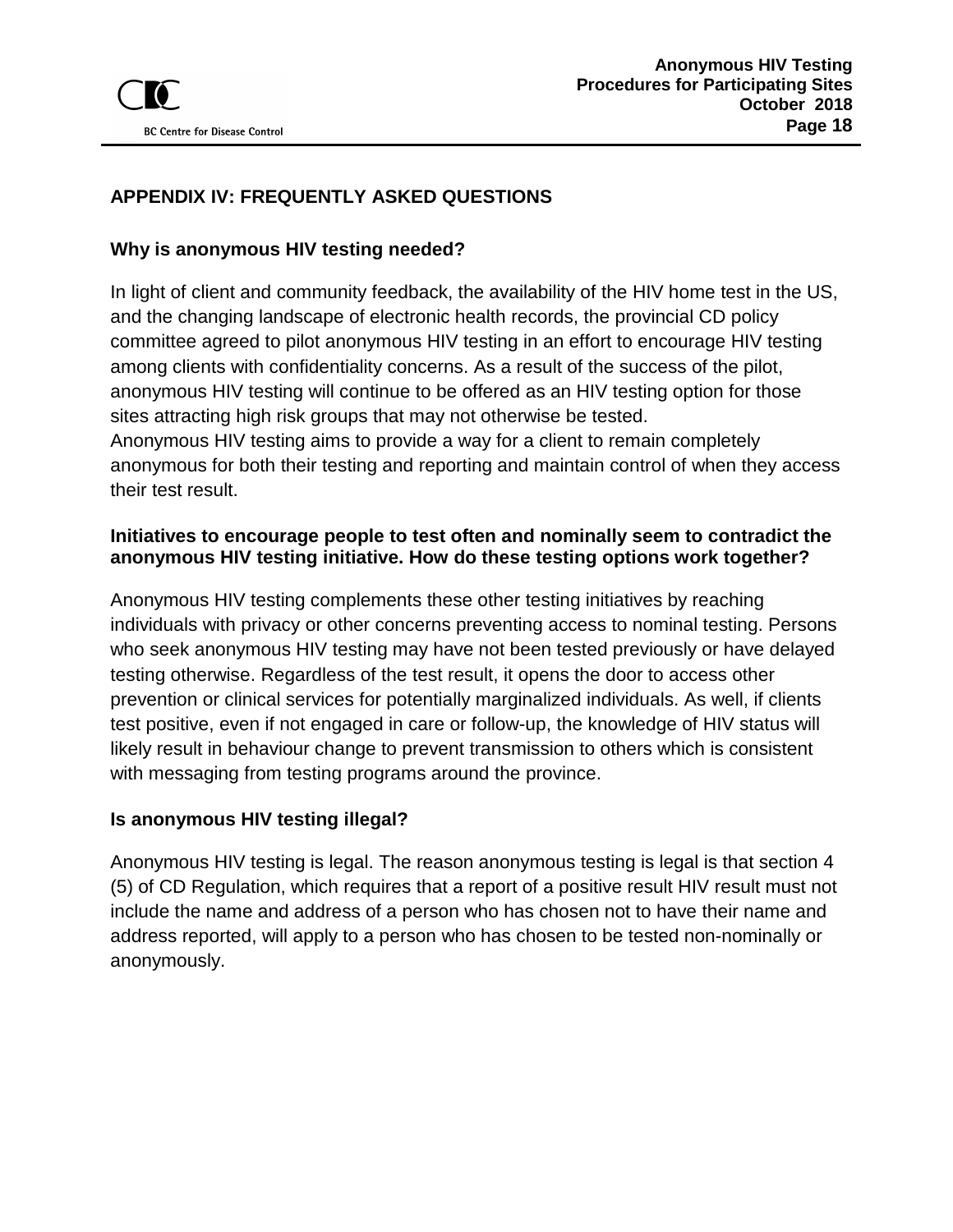### **Is it expected that anonymous HIV testing will be offered to every client who seeks testing at sites?**

See section 3.1 above.

#### **What should I do if a client loses their AN number?**

Clients who have lost their AN number will not be able to receive their HIV test result but should be encouraged to have repeat testing done.

#### **Are we creating barriers to testing for clients who lose their AN number by requesting that they test again?**

In order to preserve the nature of anonymous HIV testing it is necessary for clients to return for an HIV re-test as we will be unable to retrieve their result without their AN number. For some clients this may be a barrier to accessing their HIV test result and those clients should be encouraged to test non-nominally or nominally where accessing their result will not require an AN number known only to them.

#### **How do I deal with clients who come in or call for their STI results and forget that they have had an HIV test done anonymously? Is it up to the clinician to prompt the client to ask for their HIV result?**

It is up to the client to remember that they had an anonymous HIV test done. If the clinician has knowledge that there was an anonymous HIV test done and the client does not indicate this, it is appropriate to encourage the client to look for a card with the testing number and if it did not exist, to have a repeat HIV test done.

### **Can paper/hard copies of anonymous HIV test results be given to clients?**

No. If clients would like a paper copy of their results, testing needs to be done nominally.

#### **What if a client wants their HIV result sent to their doctor?**

If a client would like to have a copy of their HIV test results sent to their doctor, they should be encouraged to test nominally.

#### **What if the client brings in their AN number they used for previous tests, can they re-use it?**

Yes, clients can and should be encouraged to re-use their AN number.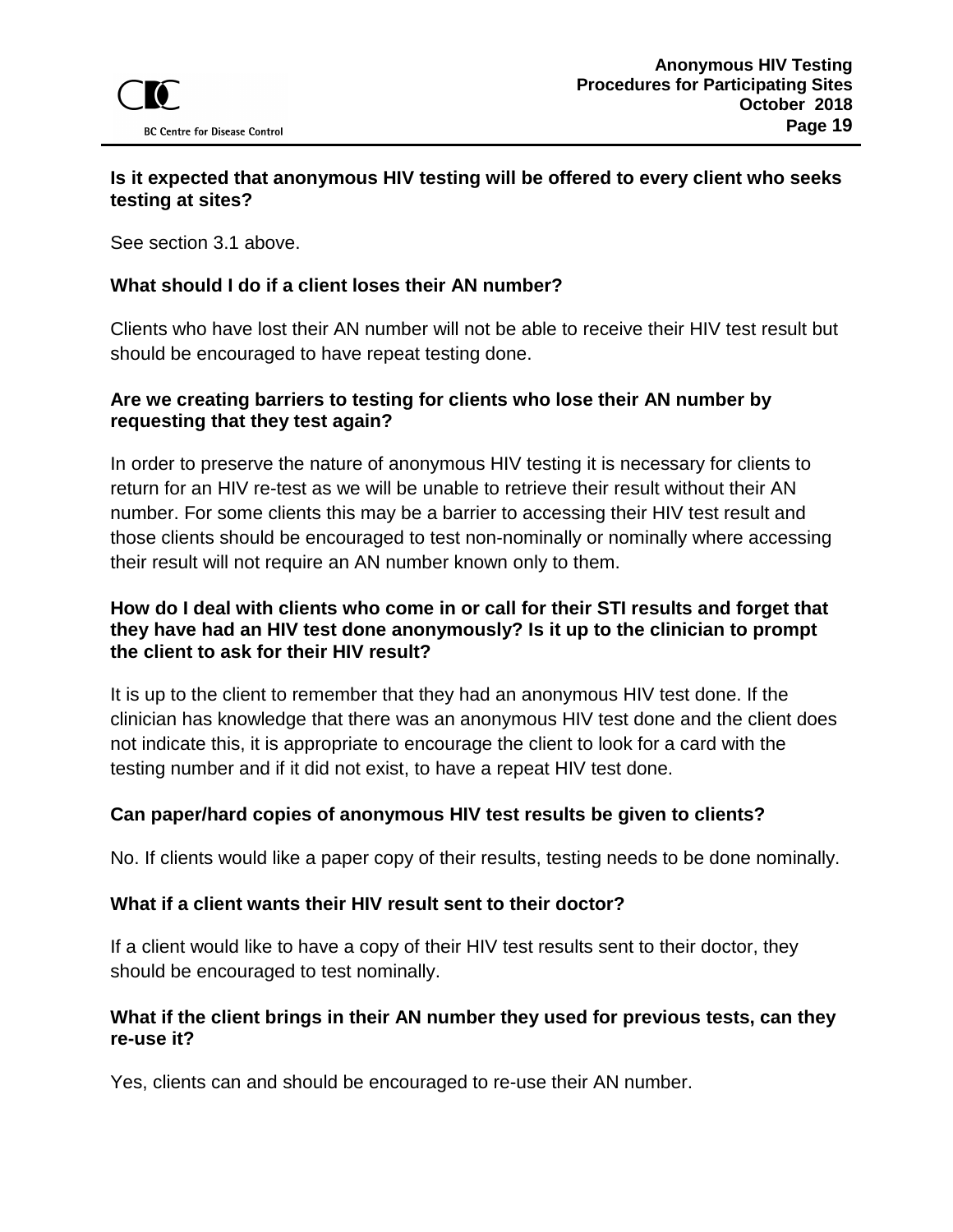### **If a client tests positive for HIV anonymously and would like to have their confirmatory HIV testing done anonymously, can they use the same AN number?**

Yes, if the client chooses to have their confirmatory HIV testing done anonymously the same AN number should be used for confirmatory testing.

### **What happens if STI tests are sent anonymously?**

It is important to emphasize with the client that AN numbers are not to be used in place of their name when sending samples for STI testing. If STI samples are sent to BCCDC Public Health laboratory with AN numbers they will not be processed.

### **What are the parameters around not linking an STI chart with an anonymous HIV testing chart?**

See section 3.1 and 3.4 above for more information.

### **What should I do if I discover that there has been a link of an anonymous HIV test result to a person's identifiers?**

Mistakes can happen and it is important to bring any links of anonymous HIV test results to identifying client information to the immediate attention of the site supervisor who can determine the appropriate course of action.

### **What if I know the identity of my client who has tested HIV positive anonymously? How do I deal with that?**

The most likely scenario where this may occur is in small communities (social or geographic) or at sites that do not have a high volume of anonymous HIV testing. If the client tests positive for HIV, this may rarely pose challenges for the provider if the client has not yet returned for a positive result (e.g., in the case of a venous blood sample), or the provider is aware that the client is continuing to pose a risk of HIV transmission to others after receipt of their diagnosis. In the latter scenario, the provider may need to act on that knowledge as outlined in the *[Guidelines for Medical Health Officers:](http://www.bccdc.ca/resource-gallery/Documents/Communicable-Disease-Manual/Chapter%205%20-%20STI/MHO-guidelines-PLWH-risk-of-transmission.pdf)  [Approach to people with HIV/AIDS who may post a risk of harm to others](http://www.bccdc.ca/resource-gallery/Documents/Communicable-Disease-Manual/Chapter%205%20-%20STI/MHO-guidelines-PLWH-risk-of-transmission.pdf)* (June 2017), regardless of the fact that the test was done anonymously.

If as a provider you believe that you know the client well enough to identify and/or contact the client who is testing anonymously, this should be discussed with the client during the pre-test assessment, to determine whether anonymous HIV testing is in fact the best choice for the client. It may be worth considering regionally whether such sites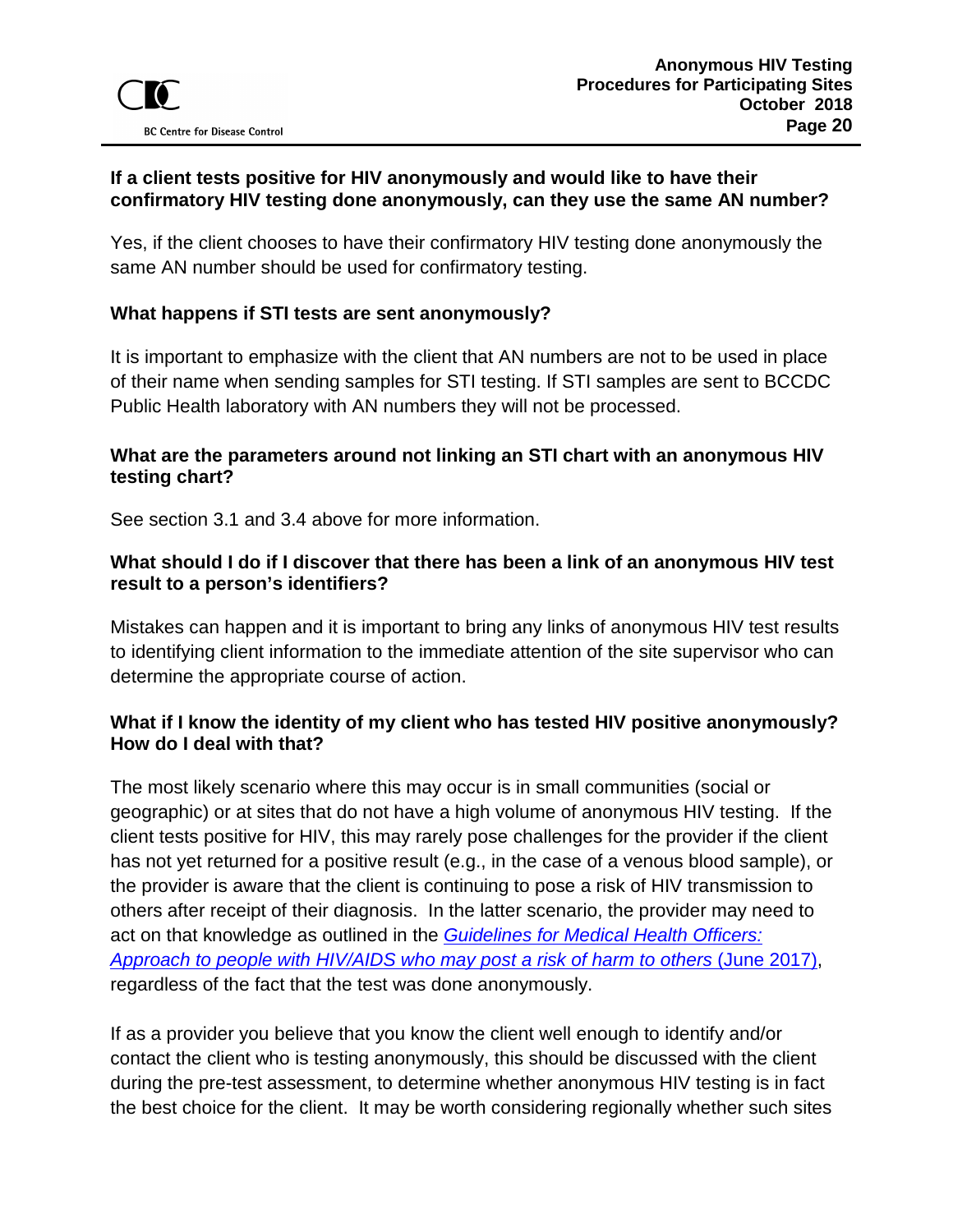are the best location for anonymous testing or whether there are other strategies that could minimize the possibility of this happening (e.g., external providers who visit the site to conduct anonymous HIV testing, having another provider who does not know the client conduct the test).

### **What if a client has tested positive for HIV anonymously and does not call or come in for their result? What if the positive result is acute?**

It is important to remember that the client's result is their own and if they have chosen not to call or return for their result, then it is within their right to do so.

If a client does not return for their positive result, this may pose challenges for testing providers as this is outside of routine practice. In order to minimize these challenges, the clinician may consider negotiating return dates as part of pre-test discussions; as well as information regarding the completion of case report forms for clients who test positive anonymously.

While the current practice with a positive acute HIV test is to notify the client as soon as possible, this is not the case for anonymous HIV testing as no contact information is available. Site procedures may need to be changed for positive cases (both acute and non-acute) that have tested anonymously to reflect the lack of contact information available.

#### **If we assume that most clients will not re-test for HIV using the same AN number, how will we deal with the inability to do retrospective analysis of clients who test positively for HIV anonymously?**

The benefit of having a client test for HIV outweighs the ability to track when a client may have become HIV positive. In the event that a client tests positive for HIV and subsequently chooses to test nominally, as part of the case reporting form completion process, clients will have the opportunity to identify if they had a previous positive anonymous HIV test.

### **How will anonymous HIV test results be reported to public health? How will double reporting be avoided?**

Very little will change in the process of reporting anonymous HIV positive cases to public health than is currently done with nominal and non-nominal cases. See section 4.5 above for more information.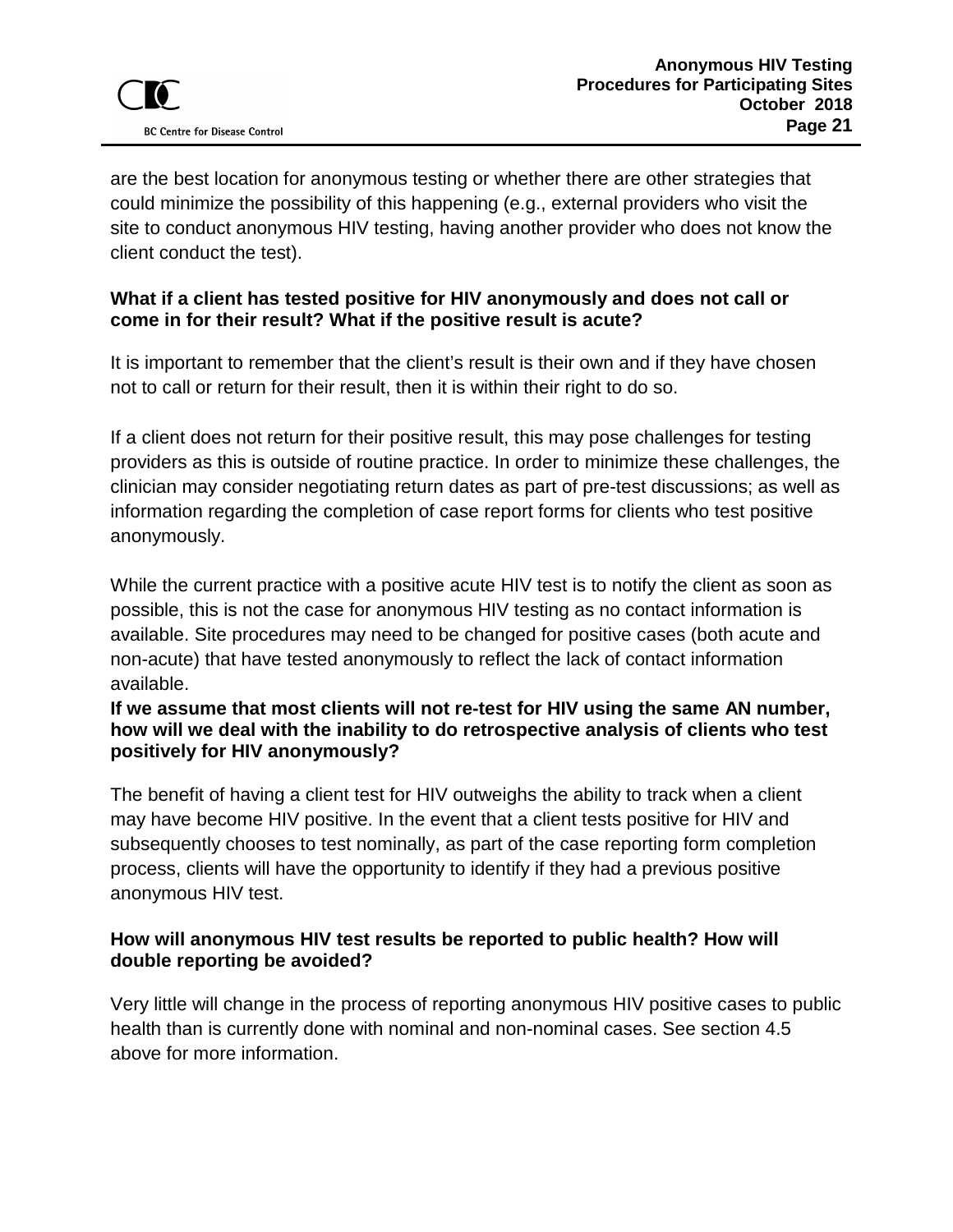### **Can treatment for HIV be given anonymously?**

No, clients cannot receive HIV treatment anonymously. Clients who receive HIV treatment must provide a PHN.

#### **Will anonymous HIV testing take away the ability to do non-nominal testing?**

Both non-nominal and anonymous HIV testing will continue to be available for clients.

### **How does anonymous HIV testing affect clients who are already testing using a pseudonym?**

Clients who choose to test using a pseudonym can be offered anonymous HIV testing however it should be made clear to the client that only their HIV test will be anonymous and their STI testing can still be sent using their pseudonym. As a result of this, clients may elect to continue having their STI and HIV testing done using a pseudonym.

## **How does testing for HIV via Get Checked Online (GCO) differ from anonymous HIV testing?**

When individuals create an account with GCO they must provide a date of birth, gender, some sort of name (excluding number or special characters) and a valid email address. Though individuals receive an alpha-numeric code (QQ#####), and it is that code that is provided to the testing laboratory, the alpha-numeric code remains linked to their email address for retrieval of results. Clients are able to retrieve non-reactive (negative) results online by logging in to their account; but for all reactive (positive) results, they are given a message asking them to call the Provincial STI Clinic to discuss their results with a Health Care Provider.

Though clients are provided an alpha-numeric code (AN####) when they choose anonymous HIV testing, this code is not linked to any identifiable or contact information. To retrieve their results, clients must present their anonymous HIV numbered code, which is only known to them. Health Care Providers have no contact information to follow up on either a reactive or non-reactive anonymous HIV test